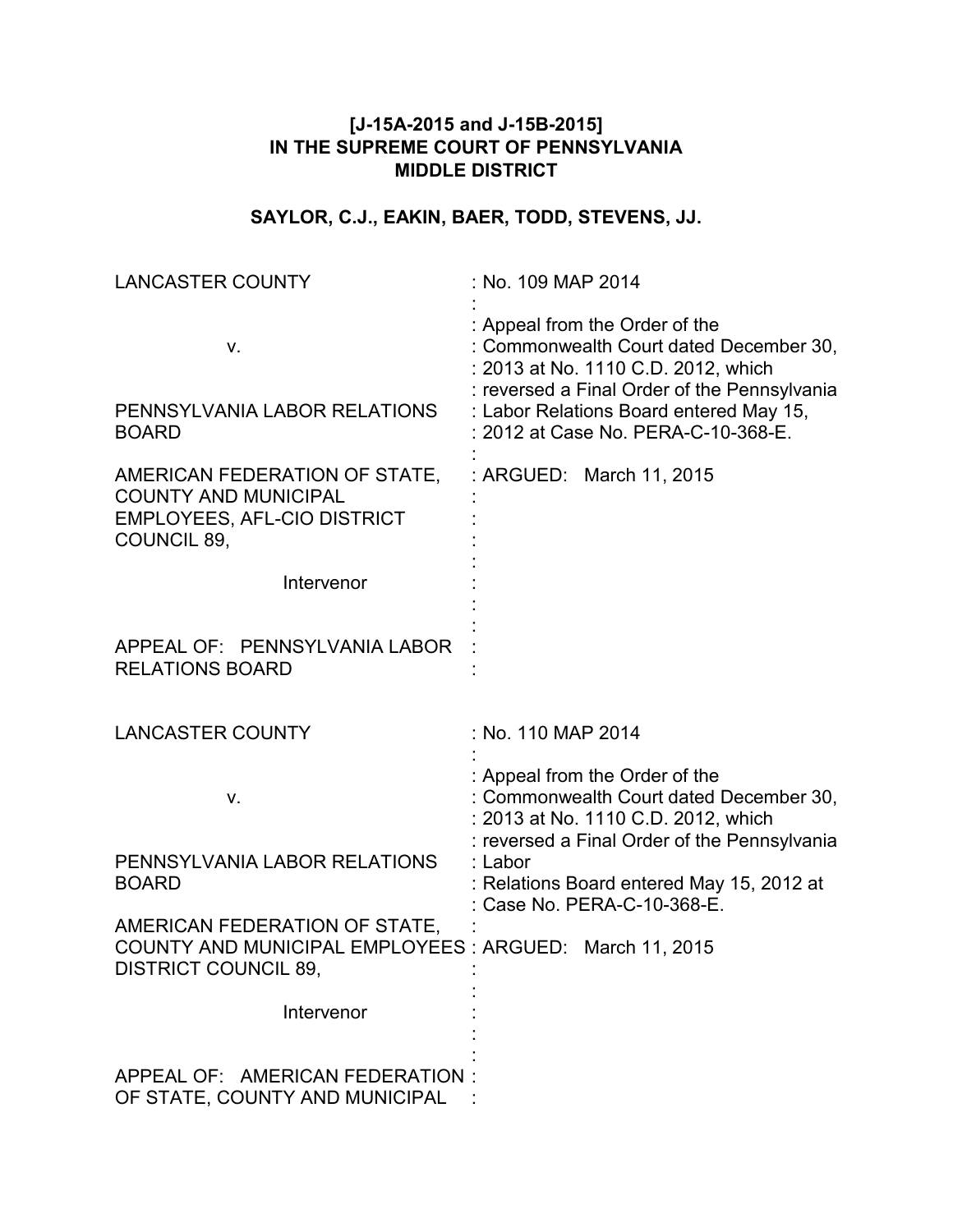## **OPINION**

: : :

## MR. JUSTICE STEVENS DECIDED: October 27, 2015

We granted review to determine whether the Commonwealth Court applied the proper legal principles and level of deference in its appellate review of the decision of the Pennsylvania Labor Relations Board (the Board or PLRB), which found Lancaster County (the County) engaged in unfair labor practices under Sections 1201(a)(1) and (3) of the Public Employe Relations Act (PERA),<sup>1</sup> when it terminated the employment of Adam Medina and Tommy Epps. For the reasons that follow, we conclude the Commonwealth Court erred in reversing the Board, and thus, we reverse the decision of the Commonwealth Court. We further remand for consideration of issues raised by the parties on appeal but not previously addressed by the Commonwealth Court.

### **I. Factual and Procedural Background**

The background of this appeal is uncontested. On October 7, 2010, the American Federation of State, County, and Municipal Employees, District Council 89 (the Union), filed a charge of unfair labor practices with the Board, alleging the County violated Sections  $1201(a)(1)$  and (3) of PERA.<sup>2</sup> The matter was assigned to a hearing examiner,

<sup>2</sup> PERA relevantly provides:

 $\overline{a}$ 

**§ 1101.1201. Unfair practices by public employers and employe organizations; acts prohibited**   $(continued...)$ 

<sup>&</sup>lt;sup>1</sup> Act of July 23, 1970, P.L. 563, as amended, 43 P.S. §§ 1101.101-1101.2301.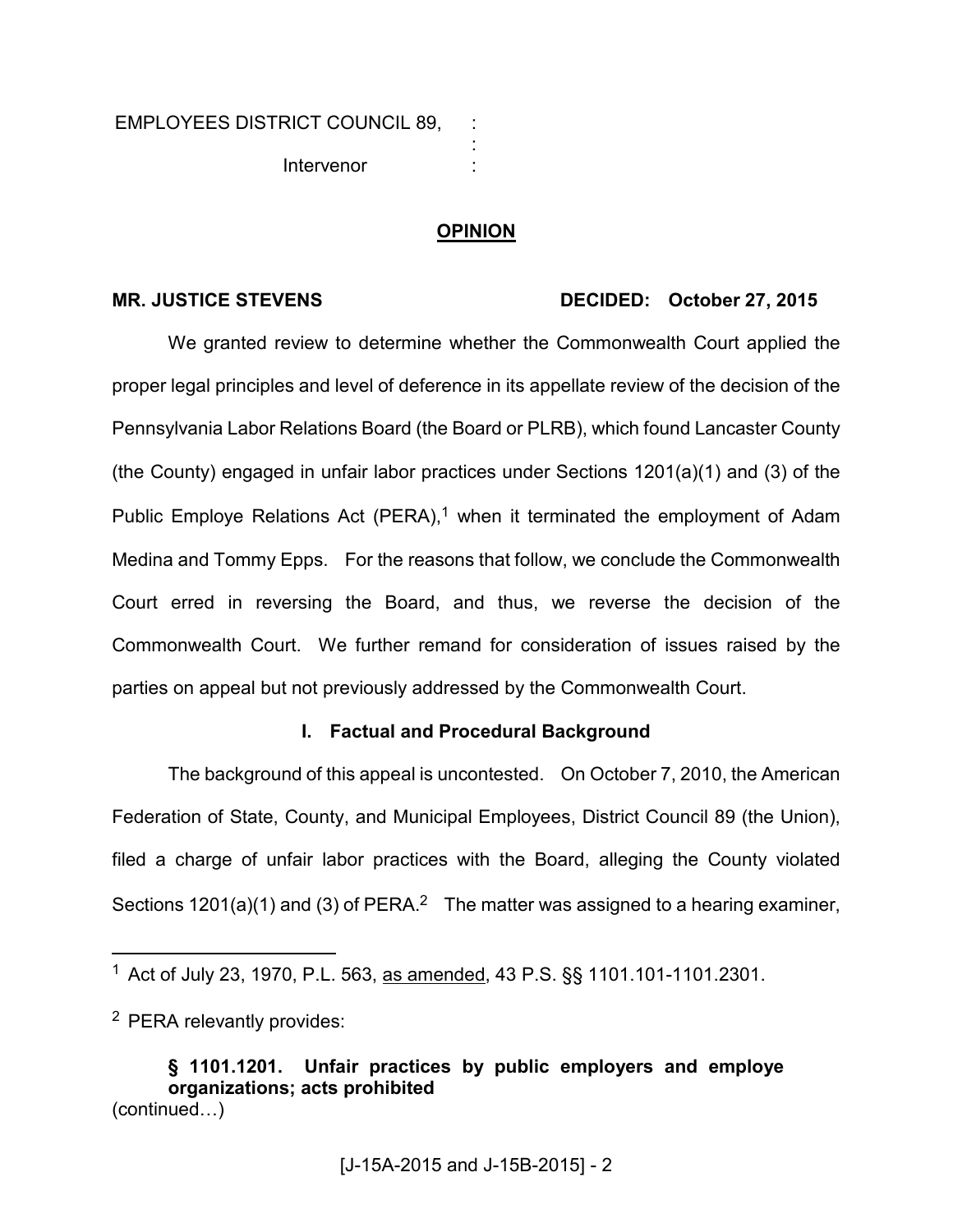who conducted an evidentiary hearing on December 21, 2010, at which the parties presented testimony and documentary evidence. Thereafter, the hearing examiner issued a proposed decision and order in which he set forth his findings of fact and ultimate conclusion that the County had committed unfair labor practices under Sections 1201(a)(1) and (3). Specifically, the hearing examiner made the following relevant findings of fact based on the record.

 The County operates a Youth Intervention Center (the Center), which has a detention side for housing juveniles who have been adjudicated delinquent and a shelter side for housing other juveniles. The juveniles on the detention side have been placed there by the court for committing a variety of offenses, including theft. In the spring of 2010, the Union conducted an organizing drive among the employees on the detention side of the Center, including Adam Medina and Tommy Epps, in an effort to accrete the detention officers into its existing prison guard unit. On June 10, 2010, the Union filed a petition for representation with the Board.

 Mr. Medina worked on the detention side of the Center, on the third shift, from 11:00 p.m. to 7:00 a.m. During the Union's 2010 organizing effort, Mr. Medina attended meetings held by the Union, reported back to the third shift staff members, and

 $\overline{a}$ 

42 P.S. § 1101.1201(a)(1), (3) (bold in original).

<sup>(...</sup>continued)

<sup>(</sup>a) Public employers, their agents or representatives are prohibited from:

<sup>(1)</sup> Interfering, restraining or coercing employes in the exercise of their rights guaranteed in Article IV of this act.

<sup>\*\*\*</sup>  (3) Discriminating in regard to hire or tenure of employment or any term or condition of employment to encourage or discourage membership in any employe organization.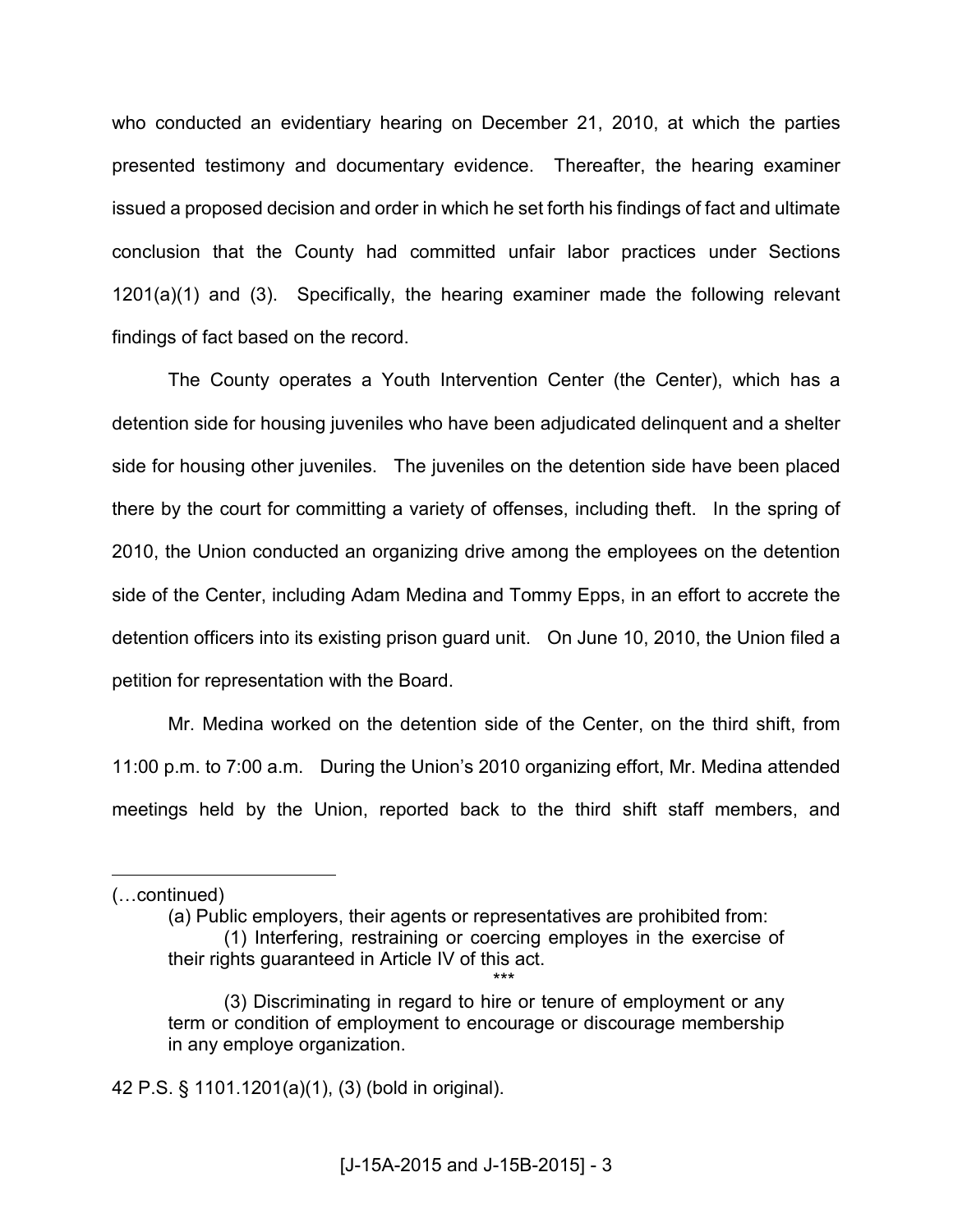successfully encouraged other employees to attend meetings, as well as vote in favor of the Union. Moreover, in May of 2010, Mr. Medina informed his supervisor, Fred Arnold, that he supported the Union and told him about his activities with respect to the Union's efforts.

 Mr. Epps also worked on the detention side of the Center, on the second shift, from 7:00 a.m. to 3:00 p.m. Mr. Epps supported the Union's efforts and talked to other staff members about how the Union could benefit them. Mr. Epps told his supervisor, William Delgado, that "the Union [was] coming" and that he had "talked to the Union rep[resentatives]." N.T. 12/21/10 at 104.

Evette Sepulveda worked on the shelter side of the Center on the third shift. At the beginning of her shift on Sunday, June 20, 2010, Ms. Sepulveda complained to her supervisor, Christina Delgado, who is William Delgado's wife, that someone was removing snacks from her open workplace mailbox. Ms. Sepulveda told Ms. Delgado items had been removed from her mailbox over the previous month with the most recent time being on Thursday, June 17, or Friday, June 18.

Regarding the mailboxes, the Center installed employee mailboxes along a wall outside of the residential secured area, assigning an open mailbox to each employee with his or her name under it. The mailboxes are intended for mail, and the Center has a policy of prohibiting employees from storing personal items, including snacks, in the mailboxes. However, the Center's Director, Drew Fredericks, testified the Center did not discipline those who violated the policy. N.T. 12/21/10 at 38-39.

Regarding Ms. Sepulveda's complaint, Ms. Delgado initiated an investigation and requested Mr. Arnold assist her in reviewing surveillance videotape of the mailbox area.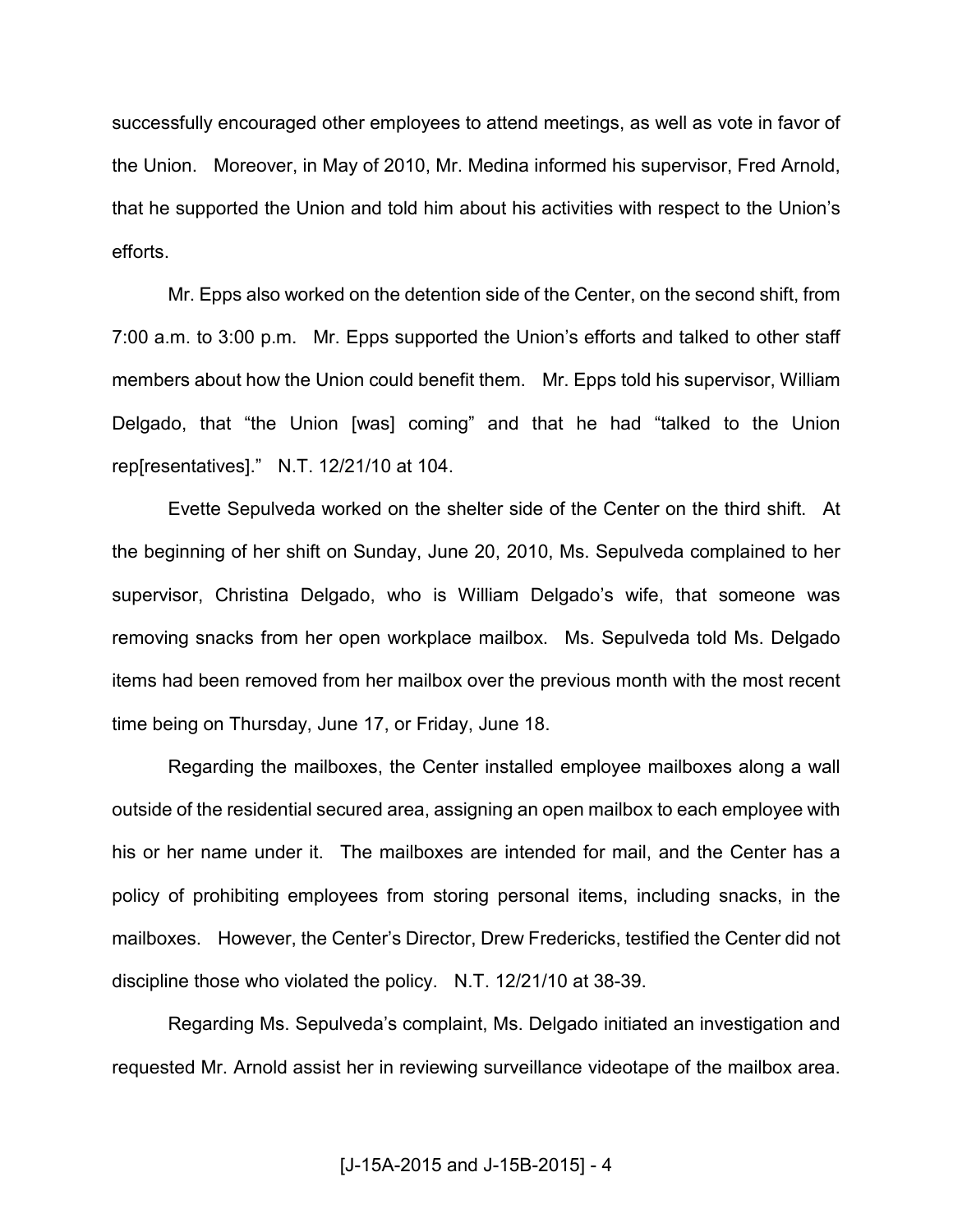The videotape from Wednesday, June 16, and Thursday, June 17, revealed three employees removing items from Ms. Sepulveda's mailbox on three separate occasions. Two of the employees were Mr. Medina and Mr. Epps, and the third employee was Latoya Boddy, who was a part-time employee. The videotape specifically showed Mr. Medina taking a snack-size bag of potato chips, approximately six inches in size. The videotape also showed Mr. Epps taking a similar sized bag of cookies.

Ms. Delgado reported her observations from the videotape to Mr. Fredericks. Specifically, in an email dated June 21, 2010, Ms. Delgado informed Mr. Fredericks that Ms. Sepulveda reported to her that someone removed snacks from her open employee mailbox and an examination of the surveillance videotape showed Mr. Medina and Mr. Epps had removed the snacks. Ms. Delgado concluded the email by stating:

I know that the items are not important[,] but they are **HER** items and the fact that someone is going into her mailbox and helping themselves to whatever she has in there is unprofessional to say the least. I don't know if there is anything we can do about this but I wanted to make you aware that this was going on.

County's Exhibit 1 at 1 (emphasis in original).

 In response to receiving the email, on that same date, Mr. Fredericks called Ms. Sepulveda and asked her whether she had given permission to anyone to remove snacks from her open employee mailbox. Ms. Sepulveda indicated she had previously given permission to Lavon Jackson and Damaris Veley. Mr. Fredericks directed Ms. Sepulveda to write an incident report. In the ensuing report, Ms. Sepulveda stated she had been missing snacks "for a couple of weeks" and she had given permission to only Mr. Jackson and Mr. Veley to remove snacks from her open mailbox. Union Exhibit 3 at 1.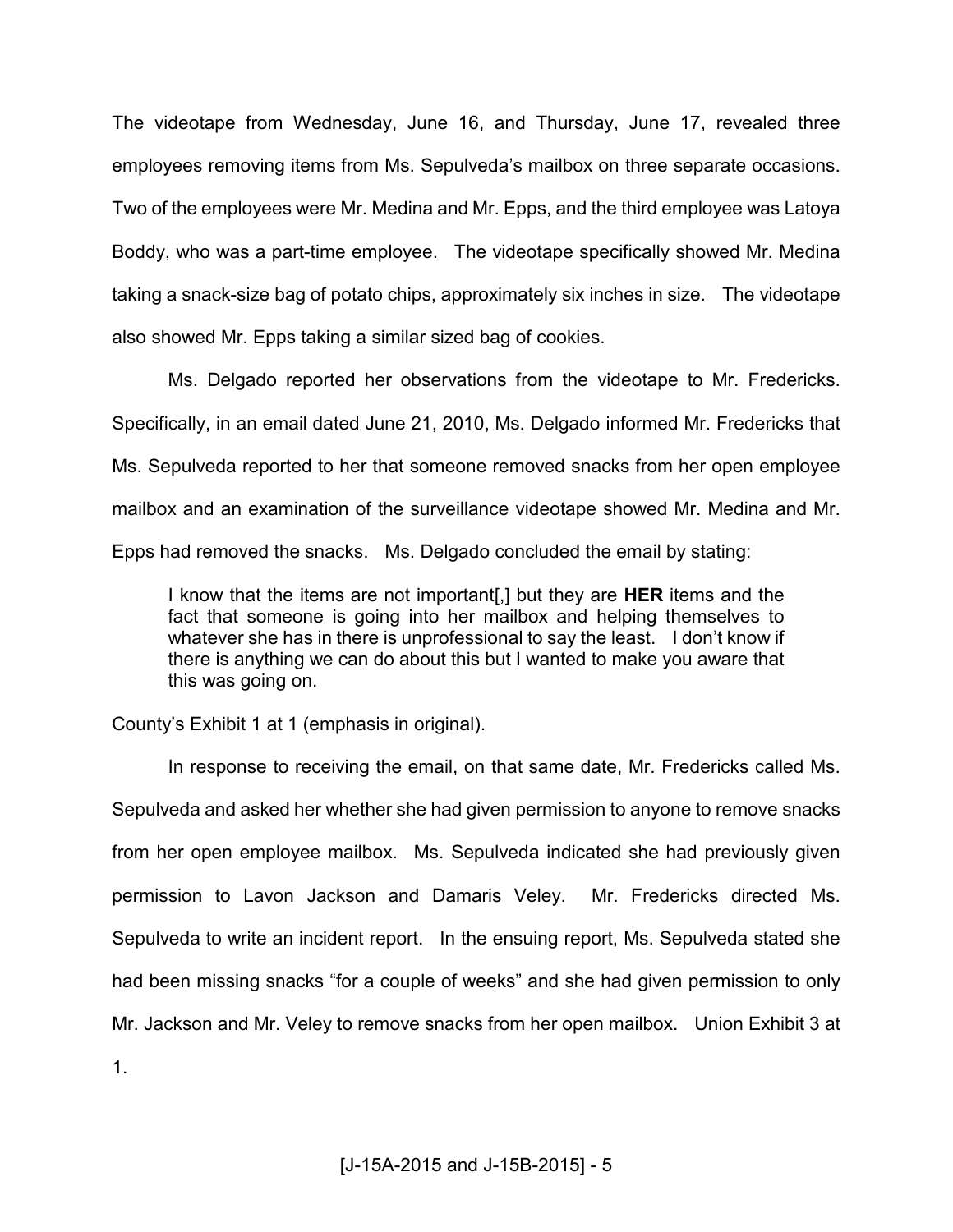Later that day, Mr. Fredericks subsequently reviewed the videotape, and he then met with Mr. Medina and Mr. Epps. After Mr. Fredericks showed the employees the videotape, Mr. Medina admitted he had taken snacks from Ms. Sepulveda's mailbox. Mr. Epps admitted he, too, had removed the snacks out of a mailbox; however, he indicated he believed the mailbox belonged to another employee, Leroy Kirkland, who he believed had given him permission. On that same day, June 21, 2010, Mr. Fredericks asked Mr. Medina, Mr. Epps, and Ms. Sepulveda to write reports about the incidents occurring on June 16 and June 17.

 Accordingly, Mr. Medina wrote and provided to Mr. Fredericks an incident report in which he admitted he had removed a snack size bag of potato chips from Ms. Sepulveda's mailbox on June 16. He explained that Ms. Sepulveda had previously given him permission to take food items from her mailbox. Additionally, Mr. Epps wrote and provided to Mr. Fredericks an incident report. In his report, Mr. Epps admitted he had removed a snack size bag of cookies from what he believed was Mr. Kirkland's mailbox, and he did so with the belief Mr. Kirkland had given him permission to take snacks from his mailbox. Moreover, after being contacted by Mr. Medina, Ms. Sepulveda filed a second incident report, which stated, in relevant part, the following:

 On Monday, June 21, 2010, at about 2:00 p.m., I received a call from my co-worker, Adam Medina. [H]e asked me if I had said anything to my supervisor about missing food from my mailbox. I said, "Yes, why." Adam went on to tell me that he took chips from my mailbox and that he was sorry but he thought he could because of a conversation he said we had about 1 year ago. I told Adam I couldn't remember but that he should have told me because I really wouldn't care if he wanted chips because I knew him and it wouldn't be a big deal. I told Adam this has been going on for a while, the missing food from my mailbox.

Union Exhibit 6 at 1.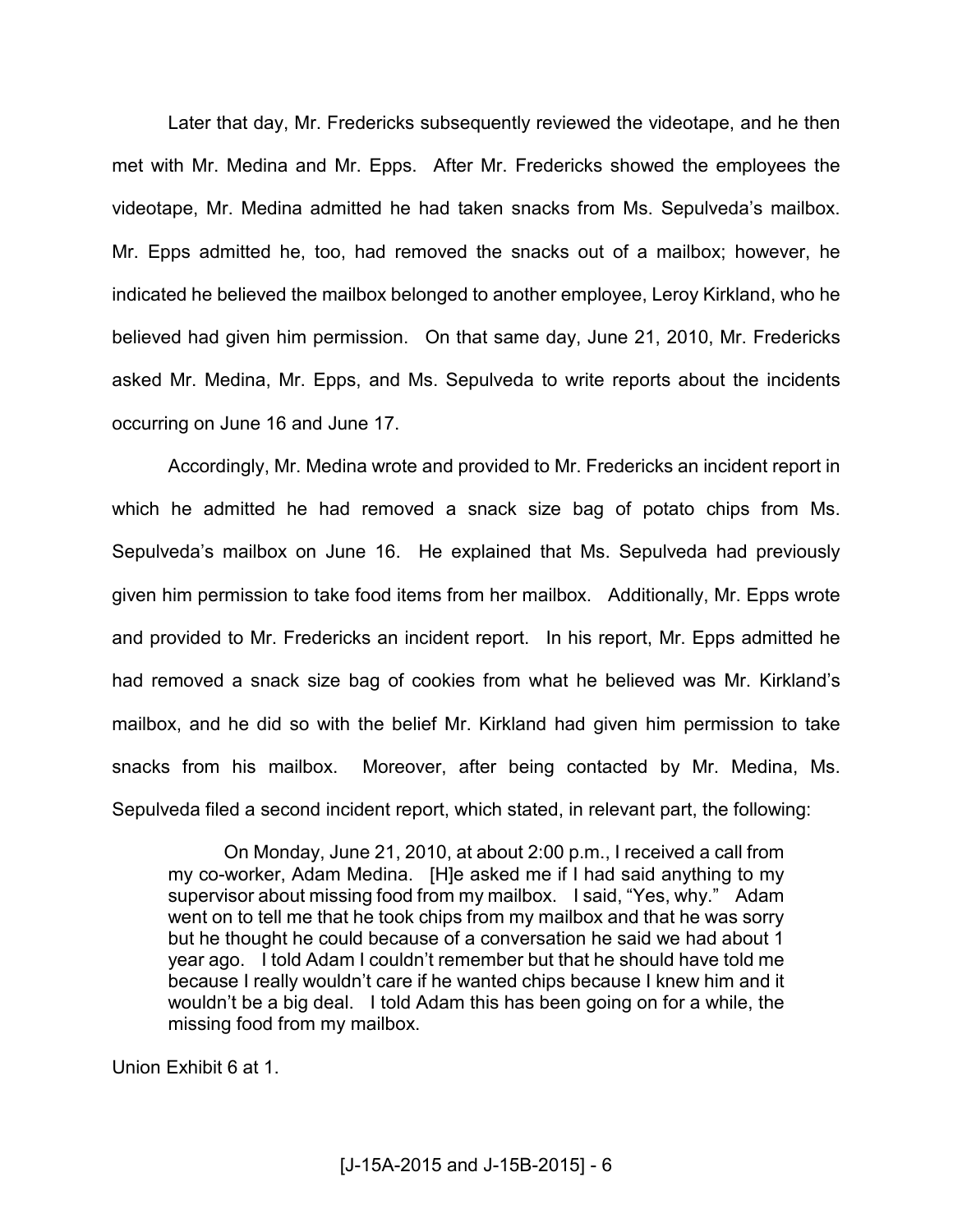No one from the County followed up with Ms. Sepulveda to determine whether she specifically gave Mr. Medina permission to take snacks from her mailbox. However, Mr. Delgado contacted Mr. Kirkland, who subsequently submitted a written report indicating he had authorized only two people, Boddy and "Eva," to take items from his mailbox.

 Believing termination was warranted, Mr. Fredericks consulted with the County Human Resources Director, Andrea McCue, to discuss the incident and the appropriate discipline. The County has a written progressive discipline policy, which is designed "to allow sufficient opportunity to correct a problem situation." Union Exhibit 8 at 1. The first step of the policy is corrective counseling; the second step is a verbal warning; the third step is a written warning; the fourth step is a one-day suspension; the fifth step is a three-day suspension; the sixth step is a five-day suspension; and the seventh, and final step, is termination of employment. The policy further provides: "There are, however, violations of the rules or laws so severe as to render warning or progressive discipline futile. Immediate suspension or discharge is appropriate in these cases." Union Exhibit 8 at 2.

After discussion with Mr. Fredericks, Ms. McCue concluded that, from a human resources perspective, she could support a finding of termination based on the County's written guidelines for determining unacceptable behavior. The guidelines provide "[a]n employee is subject to possible disciplinary action (as outlined in the County's Progressive Discipline Procedure on correct discipline) for failure to comply." County Exhibit 22 at 1. The guidelines provide a list of unacceptable behaviors. Ms. McCue concluded the second listed unacceptable behavior, "[t]heft or damage/destruction of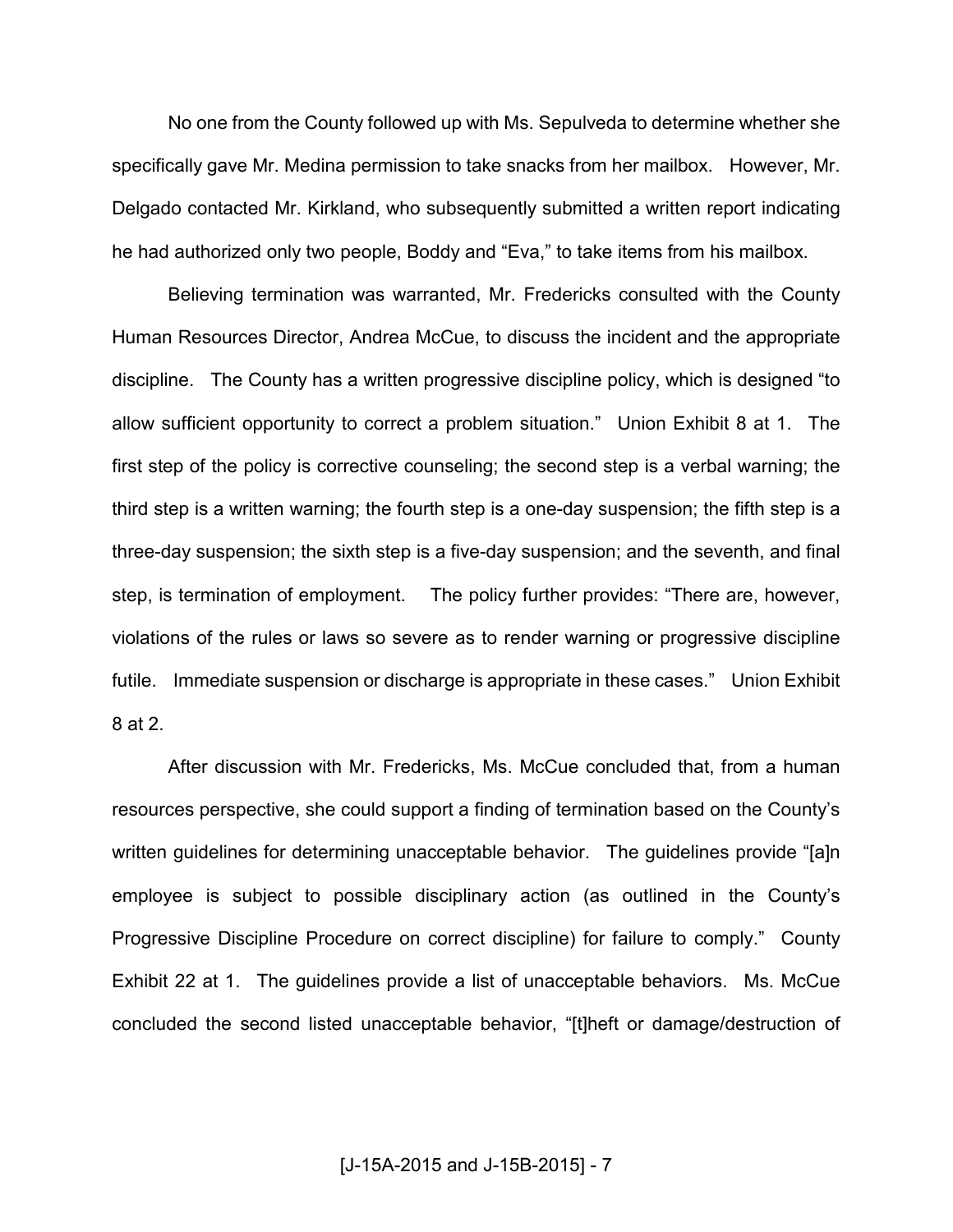County or co-worker property[,]" applied to Mr. Medina and Mr. Epps. County Exhibit 22 at 1.

On June 23, 2010, Mr. Fredericks issued notices to Mr. Medina, Mr. Epps, and Ms. Boddy, informing them that he was recommending they be terminated immediately for taking items from Ms. Sepulveda's mailbox. The notices stated: "[T]he shear [sic] theft of another employe's personal property demonstrated this individual's total failure to achieve the basic expectations of a Youth Intervention Center and County employe." Union Exhibits 1 and 2 at 1. Mr. Fredericks testified he believed the taking of the snacks from the mailbox, standing alone, was serious enough to justify immediate termination rather than progressive discipline because of the need for a youth care worker to be a "positive role model" for the juvenile residents of the Center. N.T. 12/21/10 at 31.

Mr. Medina's prior disciplinary record, accumulated over three and one-half years of employment with the County, contained two written reprimands. One was for leaving a resident unattended, while the second was for failing to pay a five dollar fee to participate in a dress down day at work. Mr. Epps' disciplinary record, accumulated over ten and one-half years of employment with the County, included over twenty incidents, including receiving at least one suspension.

Mr. Fredericks testified he reviewed Mr. Medina's disciplinary record prior to issuing the notice of termination; however, he further testified the disciplinary record had no bearing on his decision to terminate him. Id. at 43. Mr. Fredericks testified he did not review Mr. Epps' disciplinary record prior to issuing the notice of termination, although he indicated he was "kind" of aware of it to "some extent," though it had no bearing on his decision. Id. Mr. Fredericks confirmed neither Mr. Medina nor Mr. Epps had been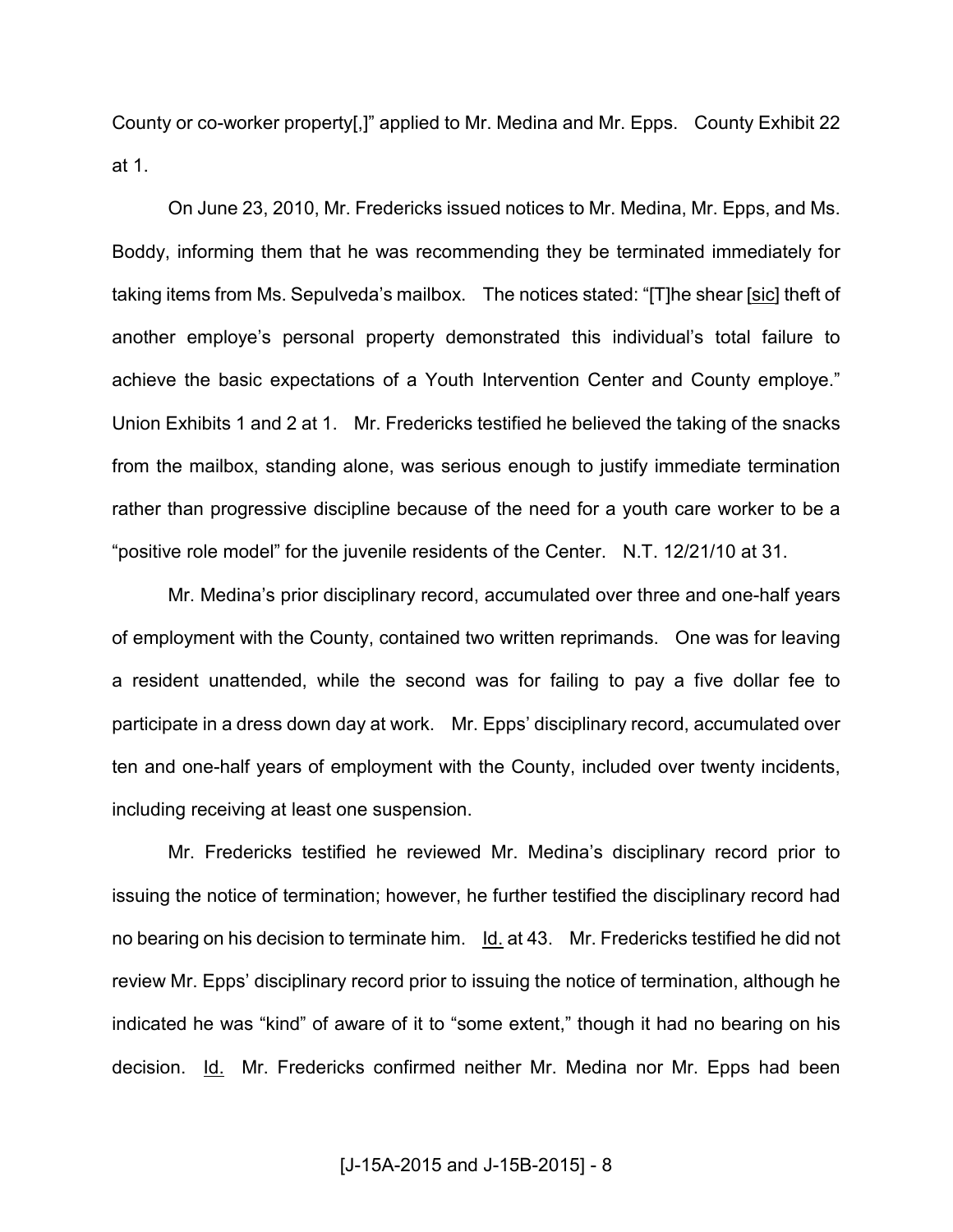disciplined for theft prior to the subject incident. Further, he confirmed that, aside from the employees involved in the instant case, he had never fired an employee for removing personal items from another employee's mailbox. Id. at 35. He admitted other employees had made allegations of personal items being removed from their mailboxes, including a cell phone; however, since the employees failed to make a written complaint or provide a specific time-frame, there was no ensuing investigation regarding these allegations. Id. at 36-37.

Thereafter, Mr. Medina and Mr. Epps went through the County's four step grievance and appeals procedure, which is in place for employees who are not covered by union collective bargaining agreements. The first step in the grievance process occurred before the immediate supervisor; the second step was an appeal to the department director (Mr. Fredericks); the third step was an appeal and hearing before the County's Human Resources Director (Ms. McCue); and the fourth, and final step, was an appeal to a panel of County officials from other departments. Ms. Boddy did not appeal her termination since, as a part-time employee, the County's grievance and appeal procedures did not apply to her. Ultimately, Mr. Medina's and Mr. Epps' appeals were denied, and they were terminated from their employment with the County.

As indicated supra, following the evidentiary hearing, based upon his findings of fact and credibility determinations, the hearing examiner ultimately concluded the County committed unfair labor practices under Section 1201(a)(1) and (3) of PERA. Specifically, as it relates to the violation under Section 1201(a)(1), the hearing examiner found the County's actions in this case would have a tendency to coerce a reasonable employee from exercising his rights guaranteed under Article IV of PERA. In this regard, the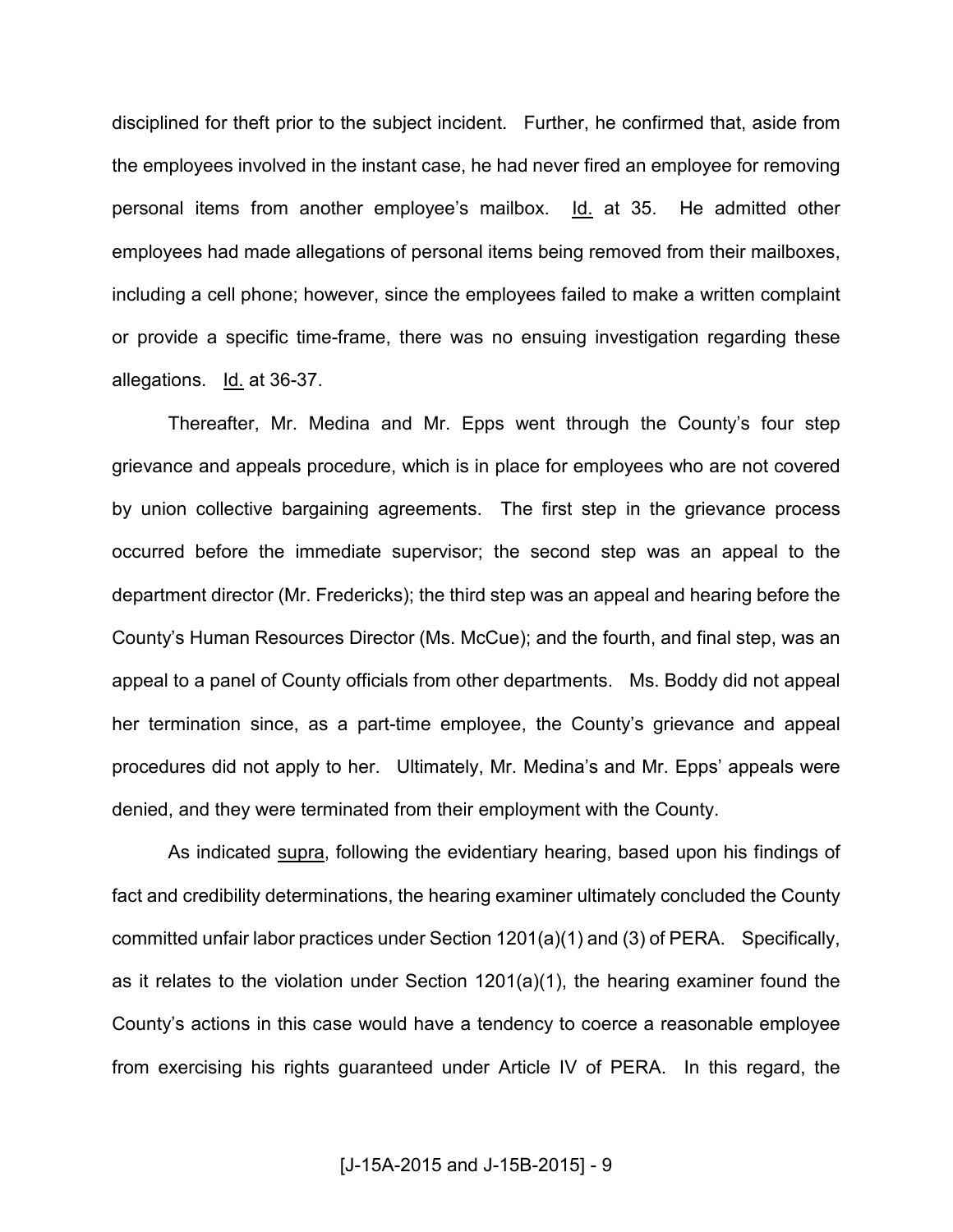hearing examiner noted that, just thirteen days after the Union filed a representation petition, the County terminated Mr. Medina and Mr. Epps, who were supporters of the Union, for taking small snack items from a fellow employee's open mailbox. The hearing examiner further noted the County's failure to follow the progressive discipline policy would lead a reasonable employee to conclude the County's approach to the incidents at issue was more likely a reaction to the employees' exercise of protected activity as opposed to an application of work rules to correct employee behavior.

As it relates to the violation under Section 1201(a)(3), the hearing examiner held the Union met its burden of proving three elements as established by St. Joseph's Hospital v. PLRB, 473 Pa. 101, 373 A.2d 1069 (1977). Specifically, the hearing examiner concluded the Union met its burden of proving: (1) Mr. Medina and Mr. Epps were engaged in protected activity; (2) the employer was aware of the protected activity; and (3) the employer was motivated by an unlawful motive or anti-union animus in taking adverse action against the employees.

As to the first element, the hearing examiner found Mr. Medina and Mr. Epps were engaged in protected activity by virtue of their involvement in the Union's organizing efforts, particularly by attending the Union's meetings and advocating that other employees support the Union.

As to the second element, the hearing examiner concluded the County had knowledge of the protected activity on the basis Mr. Medina and Mr. Epps had communicated with their supervisors (Mr. Arnold and Mr. Delgado, respectively) about their support for the Union. The hearing examiner found the supervisors' knowledge could be imputed to the County.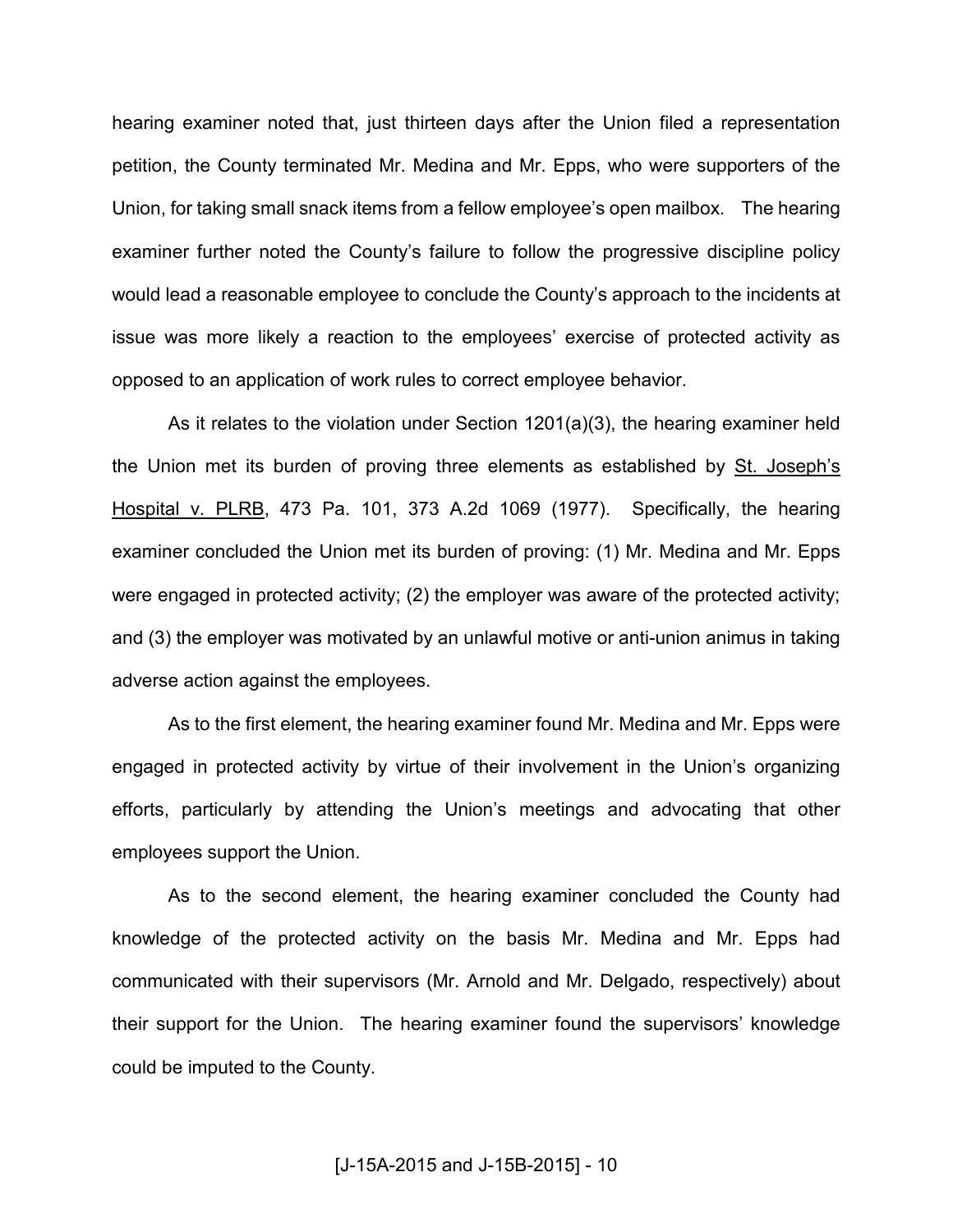As to the third element, the hearing examiner determined the County was motivated by an anti-union animus in discharging Mr. Medina and Mr. Epps, particularly based on the timing of the termination in relation to the protected activity, the County's ignoring of its progressive discipline policy, the County's disparate treatment of Mr. Medina and Mr. Epps, and the County's failure to provide an adequate explanation for the terminations.

Thus, the hearing examiner ordered the County cease and desist from interfering, restraining, or coercing employees in the exercise of the rights guaranteed in Article IV of PERA. Moreover, the hearing examiner directed the reinstatement of Mr. Medina and Mr. Epps to their former positions without prejudice and awarded back pay to them.

The County filed exceptions with the Board, which issued a final order on May 15, 2012, dismissing the County's exceptions and rendering the hearing examiner's proposed decision and order final. With regard to the County's violation of Section 1201(a)(3), the Board concluded, as to the first element, there is no dispute Mr. Medina and Mr. Epps were involved in protected activities.

As to the second element, the Board held the following:

The County argues, however, that [the Union] failed to establish that the County was aware that [Mr.] Medina and [Mr.] Epps engaged in protected activities. In this regard, the County argues that [Mr.] Arnold and [Mr.] Delgado, who [Mr.] Medina and [Mr.] Epps spoke to about the Union, were only first level supervisors, and therefore their knowledge could not be imputed to the County. The County cites to Valley Township Police Benevolent Association v. Valley Township, 22 PPER 22130 (Final Order, 1991), to argue that knowledge of an employe's protected activities may only be imputed to the employer through a management level employe. While the facts in Valley Township involved a claim by the township that the chief of police, who had knowledge of the protected activity, was not a managerial employe, the chief's managerial status was not the dispositive factor. Instead, the Board recognized that the employer's knowledge of protected activity can be inferred based on the totality of the circumstances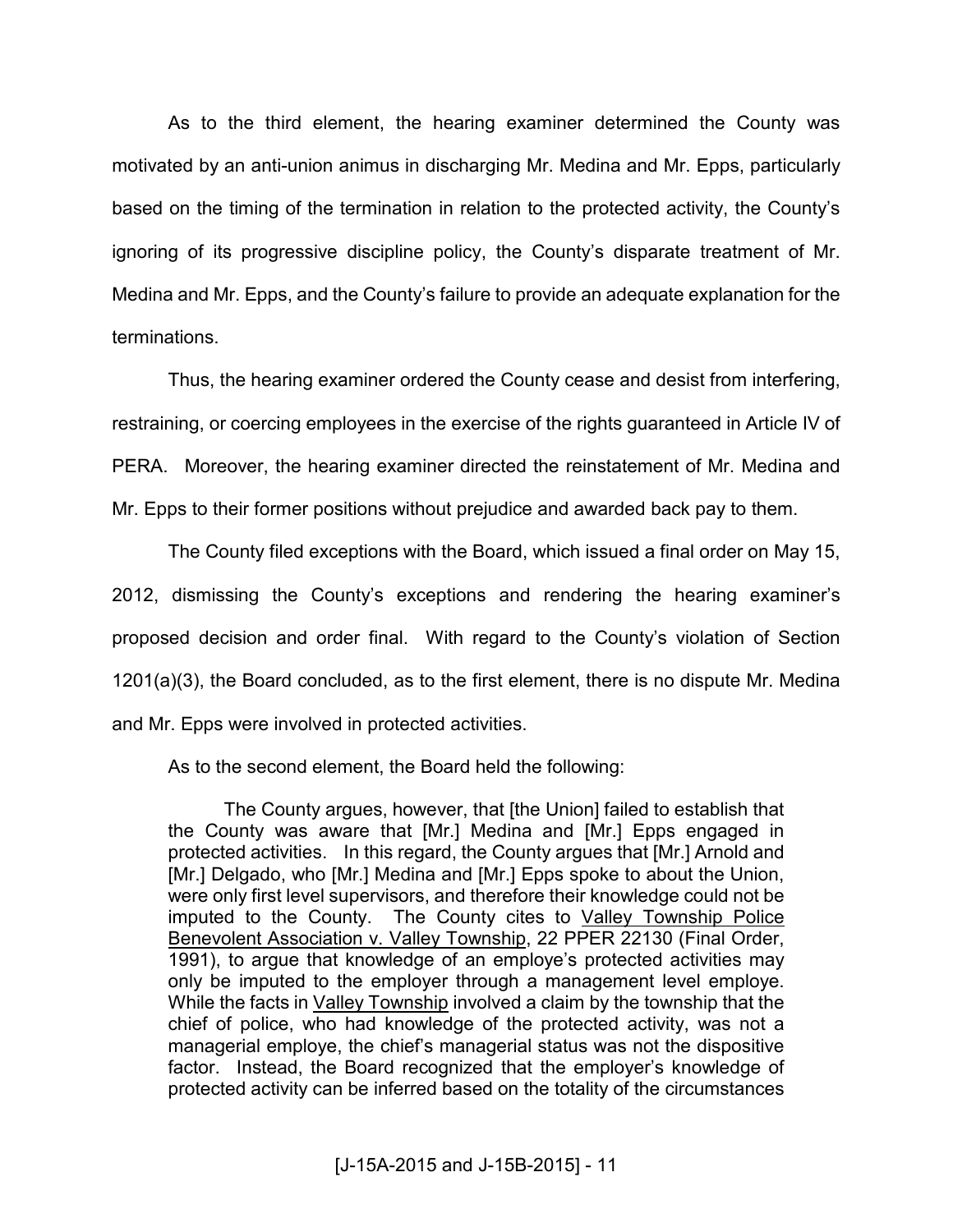in a particular case. Valley Township, supra. Indeed, contrary to the County's argument, the Board has held that a supervisor's knowledge of protected activity may be imputed to the employer. [AFSCME Council 13, AFL-CIO v.] Bensalem Township, 19 PPER 19010 (Final Order, 1987); PSSU, Local 668 v. Lancaster County, 24 PPER 24027 (Final Order, 1993). The fact that [Mr.] Arnold and [Mr.] Delgado were not managers does not preclude the finding that the employer had knowledge of [the Union's] 2010 organizing drive and the protected activities of [Mr.] Medina and [Mr.] Epps.

Here, [Mr.] Arnold was [Mr.] Medina's supervisor and was aware of [Mr.] Medina's protected activities. [Mr.] Epps' supervisor, [Mr.] Delgado, was aware of [Mr.] Epps' protected activities....Accordingly, the record supports the employer's knowledge of the protected activities for purposes of Section 1201(a)(3) of PERA.

The Board's Final Order issued 5/15/12 at 4.

 As to the third element, the Board determined the Union proved the County was motivated by an anti-union animus when it terminated Mr. Medina's and Mr. Epps' employment. In this regard, the Board noted the termination of the men less than two weeks after the Union filed its petition for representation was suggestive of an anti-union animus. Additionally, in light of the surrounding circumstances, the Board noted the reasons offered by the County for terminating Mr. Medina and Mr. Epps were pre-textual in nature and supported the inference that, but for the men's protected activity, they would not have been terminated.

 In support of this latter conclusion, the Board noted the following facts: (1) Despite Ms. Sepulveda's claim that items had been taken from her mailbox for weeks or months, the County limited its review of the videotape to two days; (2) The County disregarded Ms. Sepulveda's subsequent incident report in which she indicated she did not care if Mr. Medina took snacks from her mailbox; (3) The County did not explore lesser discipline under its progressive discipline policy for Mr. Medina and Mr. Epps; and (4) Ms. Delgado, who was Ms. Sepulveda's supervisor, indicated to Mr. Fredericks that she was unsure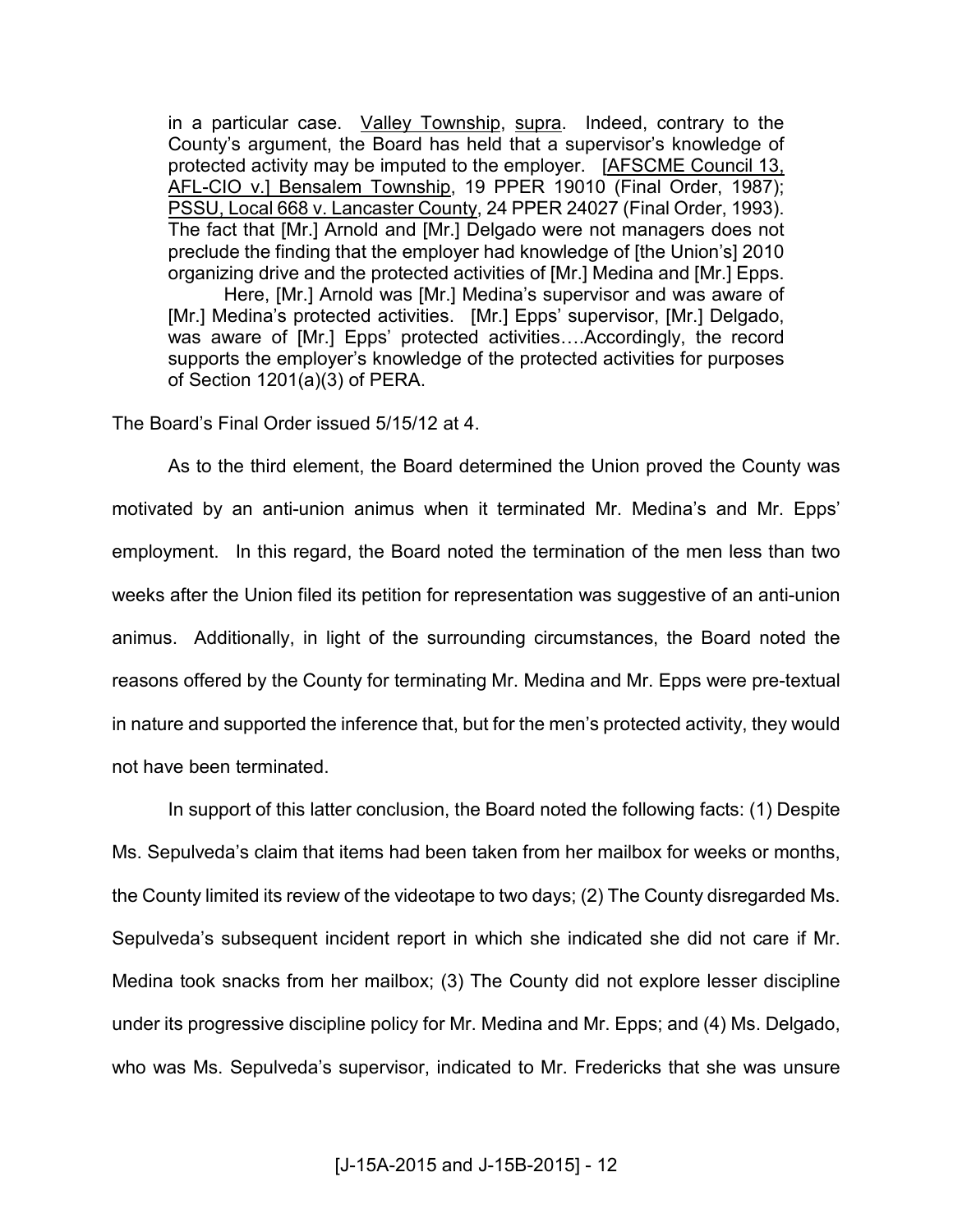whether discipline was warranted. Moreover, noting the County failed to investigate when it became aware of allegations of the theft of a cell phone, the Board rejected the County's argument that the taking of a small bag of snacks from another co-worker amounted to egregious conduct violating the high standards required of employees, such as Mr. Medina and Mr. Epps, who are role models for delinquent youths.

 Based upon its rationale, the Board dismissed the County's exceptions and concluded the hearing examiner did not err in determining the County violated Sections 1201(a)(1) and (3) of PERA. The Board reasoned that, since the hearing examiner properly found the County's actions contravened Section 1201(a)(3), which in this case was a derivative violation of Section 1201(a)(1),  $3$  it was unnecessary to address specifically whether the Union independently proved the County interfered with Mr. Medina's and Mr. Epps' protected rights under Section 1201(a)(1) of PERA.

 The County appealed to the Commonwealth Court and presented nine allegations of error. However, in its en banc opinion, the Commonwealth Court focused on two primary issues related to the specific unfair labor practice set forth in Section 1201(a)(3); namely, (1) whether the Board erred in finding the Union proved the County knew of Mr. Medina's and Mr. Epps' union activities and (2) whether the Board erred in finding the Union proved the County was motivated by an anti-union animus in discharging Mr.

 $\overline{a}$ 

<sup>&</sup>lt;sup>3</sup> See PLRB v. Mars Area School District, 480 Pa. 295, 389 A.2d 1073 (1978) (indicating that all other sections of PERA are species of the generic unfair labor practice defined in Section 1201(a)(1)). Thus, under the Board's reasoning, a violation of Section 1201(a)(3), which is a specifically enumerated unfair labor practice provision, sufficiently establishes a violation of the general unfair labor practice provided for in Section 1201(a)(1).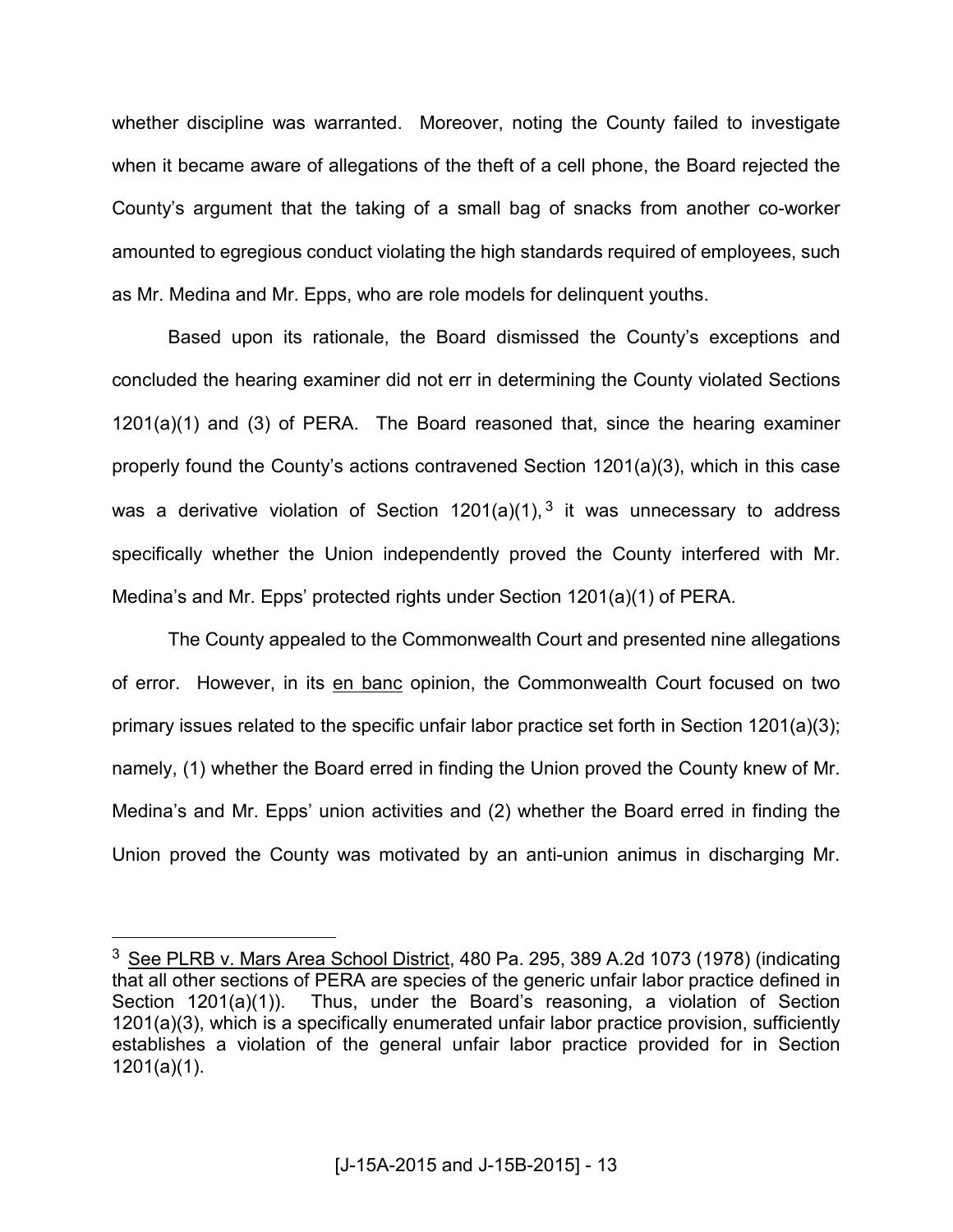Medina and Mr. Epps. The court noted it was necessary for the Union to establish both elements in order to establish a violation of Section 1201(a)(3) of PERA.<sup>4</sup>

 With regard to the first issue, the court held an employer is vicariously liable for a supervisor's unfair labor practices for purposes of PERA. See Lancaster County v. PLRB, 82 A.3d 1098, 1110 (Pa.Cmwlth. 2013) (en banc) (citing PLRB v. Cadman, 370 Pa. 1, 3-4, 87 A.2d 643, 645 (1952)). However, the court concluded there is no binding Pennsylvania precedent as to whether a supervisor's knowledge that an employee is engaged in pro-union activity can be automatically imputed to the employer. Id. Absent such precedent, the court turned to federal case law interpreting Section 8(a)(3) of the National Labor Relations Act (NLRA),<sup>5</sup> concluding such authority is persuasive. ld.

 Thus, based on a compilation of federal cases arising from the Fifth, Seventh, and Eleventh Circuits of the United States Court of Appeals, the court concluded knowledge may not be imputed to a company as a matter of course and, more specifically, the knowledge of a low-level supervisor may not be imputed to the decision-making supervisor. See id. at 1111 (citing Vulcan Basement Waterproofing v. NLRB, 219 F.3d 677 ( $7^{\text{th}}$  Cir. 2000); Jim Walter Resources, Inc. v. NLRB, 177 F.3d 961 (11<sup>th</sup> Cir. 1999); Pioneer Natural Gas Co. v. NLRB, 662 F.2d 408 (5<sup>th</sup> Cir. 1981)).

In this regard, the Commonwealth Court held:

 $\overline{a}$ 

<sup>&</sup>lt;sup>4</sup> The Commonwealth Court acknowledged the Union sustained its burden of establishing the first element of Section 1201(a)(3) of PERA; namely, that Mr. Medina and Mr. Epps were engaged in protected activity. Lancaster County v. PLRB, 82 A.3d 1098, 1111 (Pa.Cmwlth. 2013) (en banc).

<sup>&</sup>lt;sup>5</sup> Section 8(a)(3) of the NLRA, as amended, 29 U.S.C. § 158(a)(3), indicates, in relevant part that "[i]t shall be an unfair labor practice for an employer...by discrimination in regard to hire or tenure of employment or any term or condition of employment to encourage or discourage membership in any labor organization[.]"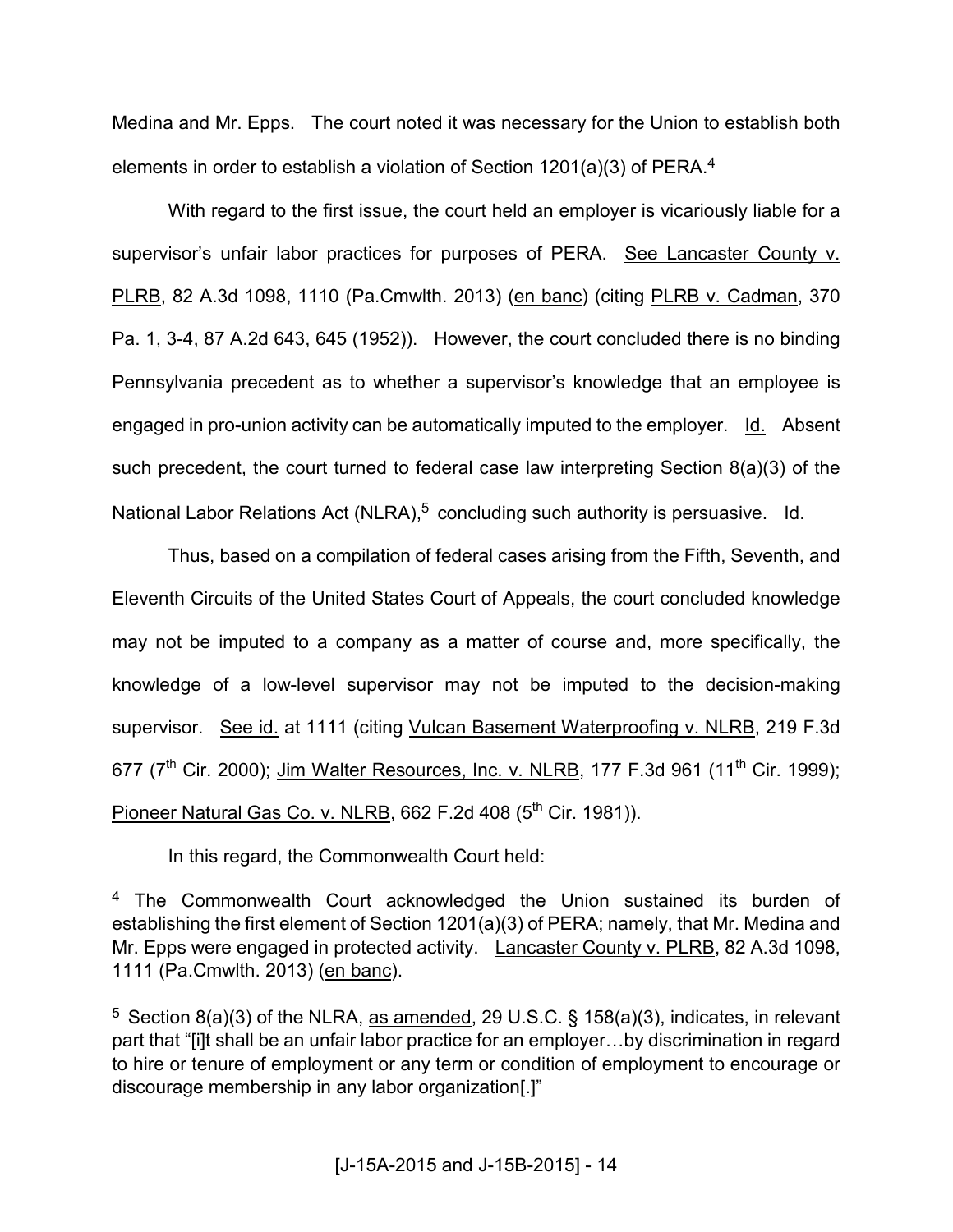[T]he hearing examiner and the [Board] in this case concluded that the County had knowledge of [Mr.] Medina's and [Mr.] Epps' union activities based solely upon a legal theory that mechanically imputed [Mr.] Arnold's and [Mr.] Delgado's knowledge (even as limited as that was based on scant evidence in the record) of these activities to [Mr. Fredericks]. However, we conclude that this was an error of law because such a rule relieves the party alleging the unfair labor practice of the burden to prove, as a logical prerequisite and essential element of its claim, that the employer's decision-maker had knowledge of the employee's protected activity. Instead, we are persuaded by the reasoning of the above case law and adopt it for purposes of PERA. Therefore, while it is permissible to "rely on circumstantial evidence to infer that the knowledge of one supervisor has been communicated to the other," the [Board] is not permitted to "mechanically impute" the knowledge of a lower-level supervisor to the decision-making supervisor.

Lancaster County, 82 A.3d at 1111-112 (citation and footnote omitted).

The court noted it was "not announcing a rule of law mandating that in every case a supervisor must inform someone higher up in the chain about an employee's union activities in order to establish knowledge[;]" but rather, the court was "adopting a rule of law that requires a union to demonstrate that the decision-making supervisor or other official had knowledge of the union activities." Id. at 1112 n.6 (emphasis omitted). The Commonwealth Court reasoned a union could meet its burden through an array of circumstances but it could not mechanically impute the knowledge of one individual to another. Id.

Thus, applying these legal precepts to the hearing examiner's findings of fact and the evidence of record in this case, the Commonwealth Court noted Mr. Fredericks, and neither Mr. Arnold nor Mr. Delgado, was vested with the authority and discretion to take disciplinary measures and, after consulting with Ms. McCue, he was the one who decided to terminate Mr. Medina and Mr. Epps. The court found there was no evidence Mr. Arnold or Mr. Delgado recommended discipline for the men or otherwise participated in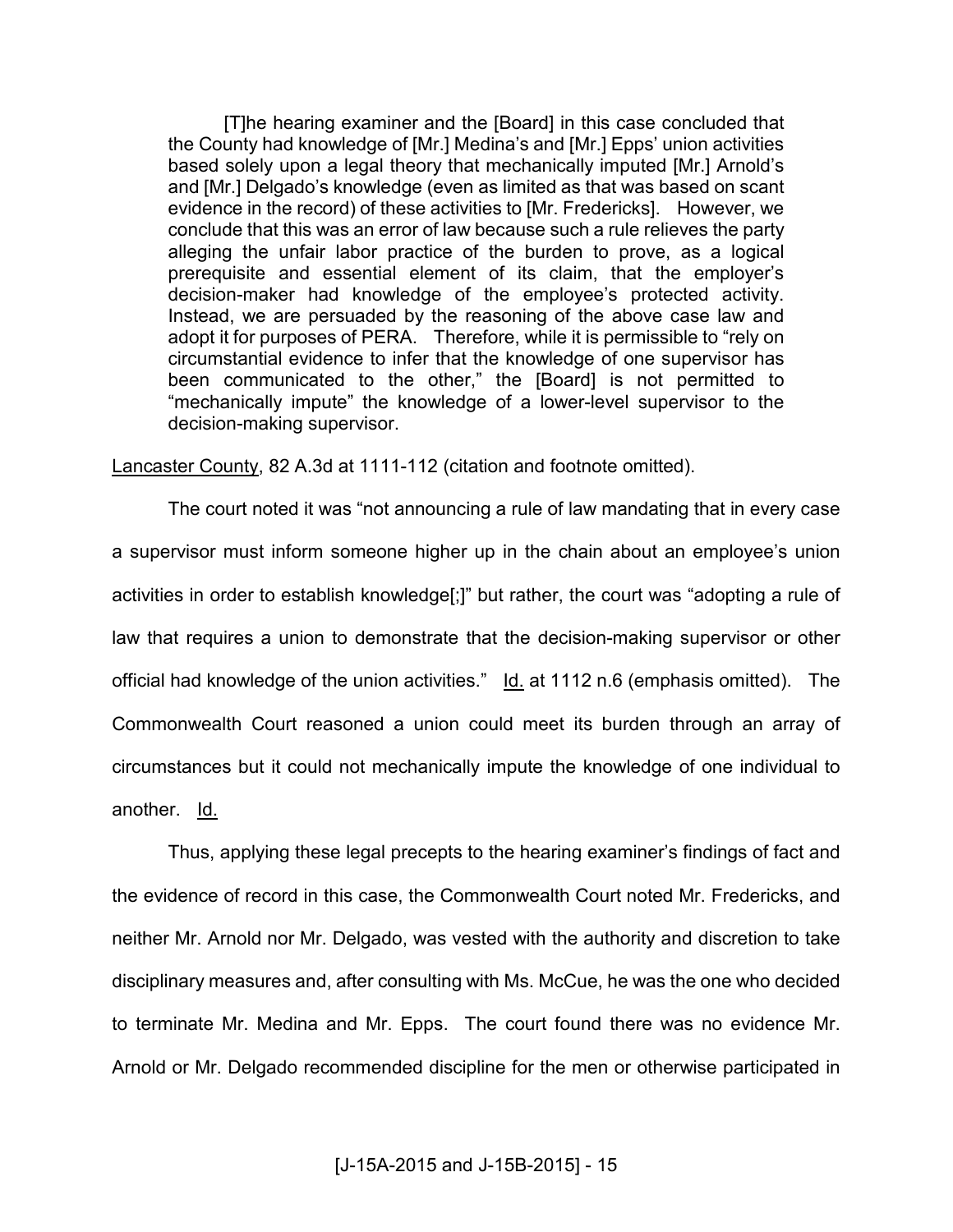the decision-making process. Also, the court concluded the record was devoid of any evidence establishing Mr. Fredericks was aware of Mr. Medina's or Mr. Epps' union activities. More specifically, the court determined there was no evidence Mr. Arnold or Mr. Delgado told Mr. Fredericks about the "casual conversations" they had with Mr. Medina and Mr. Epps concerning their support for the Union; there was no evidence suggesting Mr. Medina and Mr. Epps were "open or notorious" when performing their union activities such that it could be inferred Mr. Fredericks observed them first-hand or had reason to know about them; and there was no evidence pertaining to the standard communication practice between the supervisors such that it could be reasonably inferred that the Delgados or Mr. Arnold told Mr. Fredericks of the men's union activities. Id. at 1112.

The Commonwealth Court opined that "[a]lthough there may be instances where an employer's reason for discharging an employee has absolutely no basis in fact such that the only reasonable inference would be that the employee was terminated due to protected activity, this is not that case." Id. Therefore, concluding the Union failed to adduce substantial evidence to sustain the inference that Mr. Fredericks had knowledge of Mr. Medina's and Mr. Epps' union activities, the court concluded the Union, in turn, failed to adduce substantial evidence to support a finding that the County had knowledge of the protected activity.

As it relates to the second issue, the Commonwealth Court held that, assuming there was substantial evidence to prove Mr. Fredericks had knowledge of Mr. Medina's and Mr. Epps' union activities, the evidence failed to prove Mr. Fredericks' decision to terminate their employment was motivated by an anti-union animus. The court found the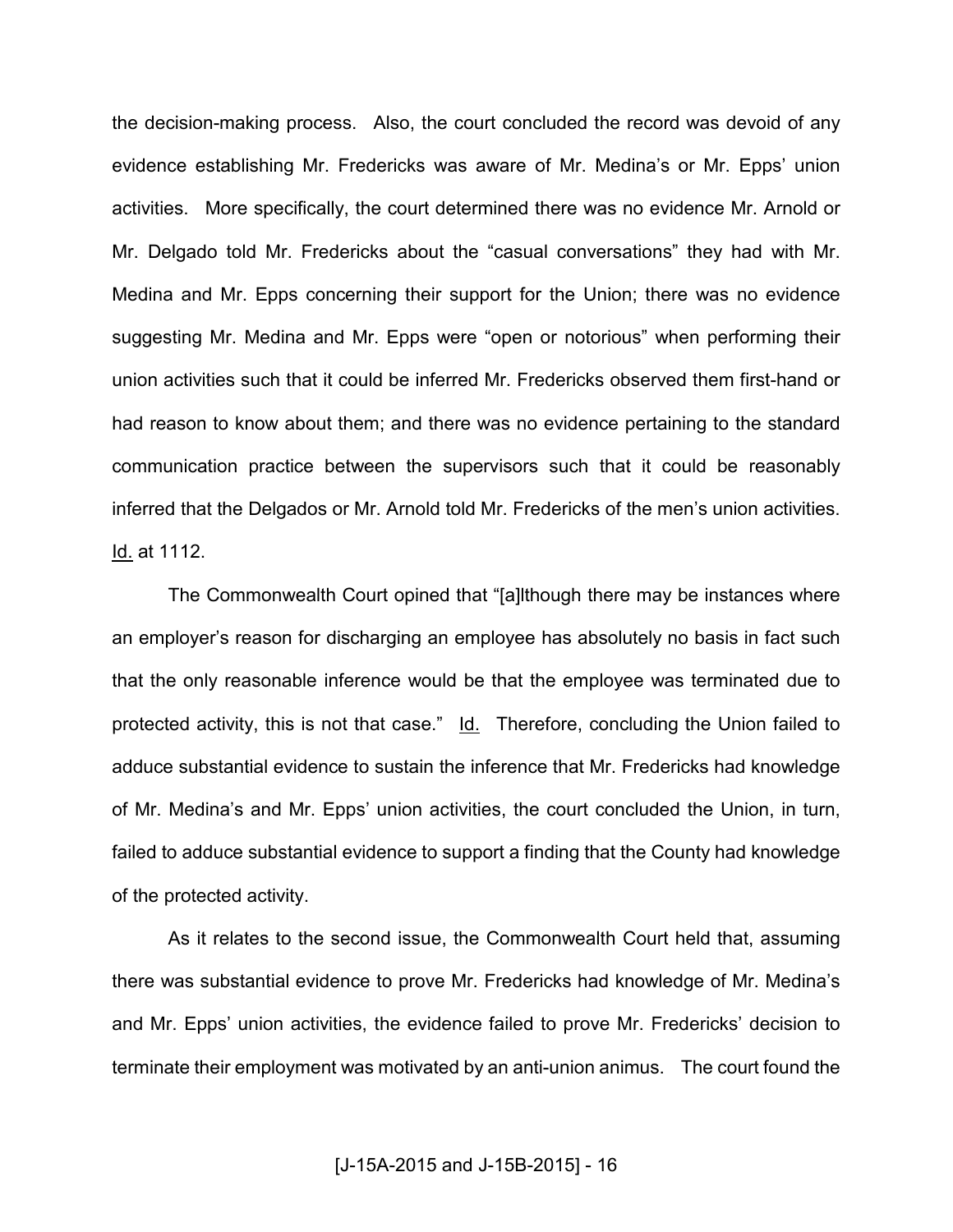Board pointed to the following two overarching factors in concluding the Union established an anti-union animus: (1) the County's reasons for terminating Mr. Medina and Mr. Epps were pretextual; and (2) the timing of the discharges was suggestive of an anti-union motive.

With respect to the first factor, the court noted the Board held that "[p]retext arises where the hearing examiner finds, based on the credible evidence and testimony on record, that the employer would not have taken the same action against the employe in the absence of protected activity[,]" and this standard is met when "there are no compelling reasons warranting reversal of the hearing examiner's credibility determinations." Id. at 1114 (quotation and quotation marks omitted). However, the court opined "[t]his was an incorrect statement and application of the law." Id.

Further, the court held pretext indicative of an anti-union animus "must be affirmative, substantial evidence of pretext rather than mere suspicion and conjecture or a simple credibility determination adverse to the employer." Id. at 1114. Looking to federal cases, the court then provided two examples of evidence sufficient to establish a finding of pretext, including the situation where the evidence affirmatively shows: (1) the employer failed to investigate the conduct alleged as the basis for the employee's discipline; and (2) the employer engaged in disparate treatment by disciplining the employee in a manner that differs from other employees engaged in substantially similar conduct or the employer imposed discipline that deviates from the employer's past disciplinary practices. Id. (citing NLRB v. Esco Elevators, Inc., 736 F.2d 295 (5<sup>th</sup> Cir. 1984); Marshall Durbin Poultry Co. v. NLRB, 39 F.3d 1312 (5<sup>th</sup> Cir. 1994)).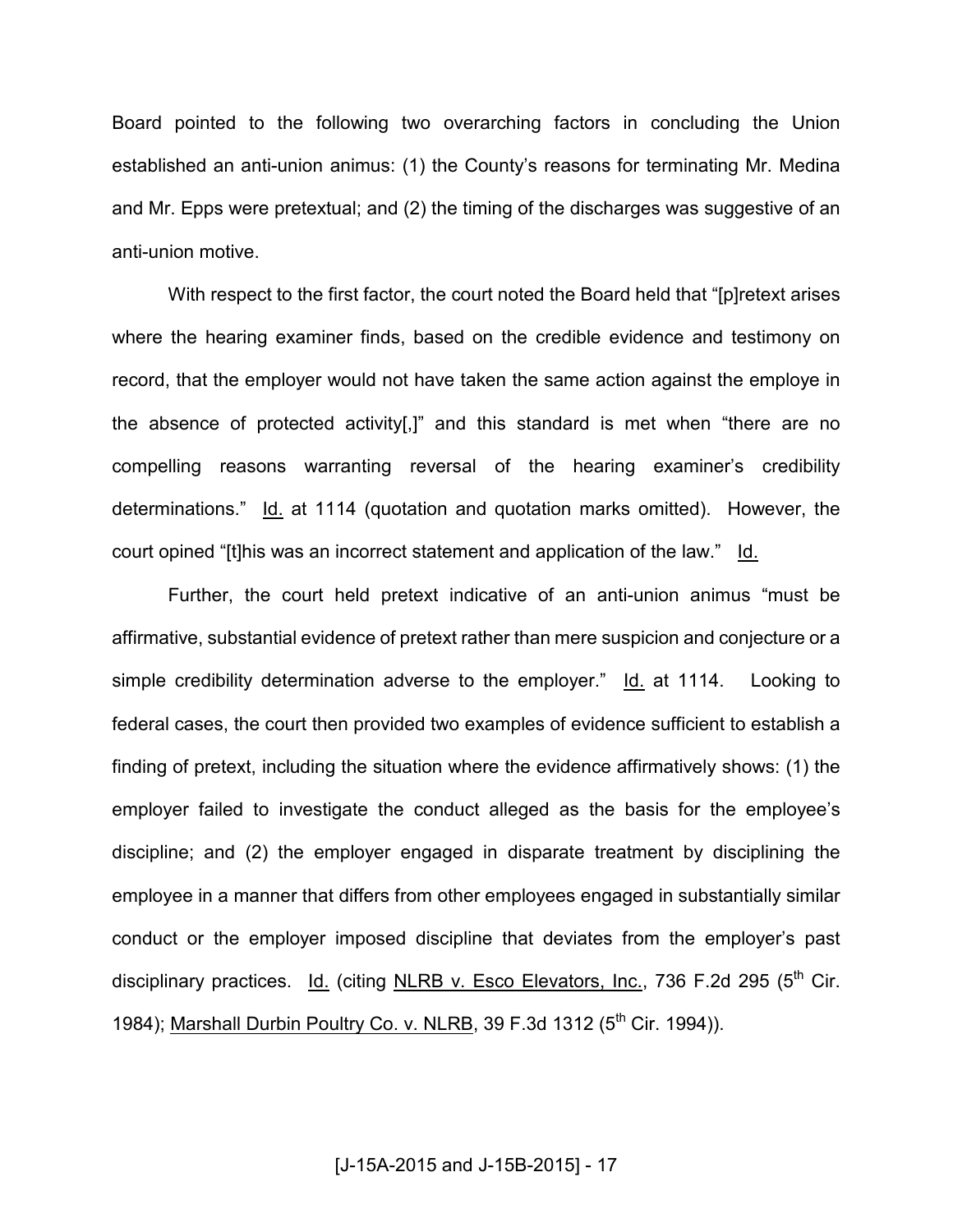The Commonwealth Court opined its own case law further illustrated the above principles and, to this end, the court discussed several cases. For instance, the court noted that, in PLRB v. Stairways, Inc., 425 A.2d 1172 (Pa.Cmwlth 1981), the court upheld a finding of pretext where the evidence showed the work performance of a pro-union employee was evaluated differently from another employee, the pro-union employee's work performance had not declined, and the employer had made threats to employees that they may lose their jobs for engaging in union activities.

Additionally, the court upheld a finding of pretext in City of Reading v. PLRB, 568 A.2d 715 (Pa.Cmwlth. 1989), where there was evidence of an inadequate investigation of whether a pro-union employee was actually intoxicated while at work, the pro-union employee was treated harsher than other employees who were allegedly intoxicated on the job, and the employer made previous anti-union statements to the employees.

 Moreover, the court found pretext in Lehighton Area School District v. PLRB, 682 A.2d 439 (Pa.Cmwlth. 1996), where inferences could be drawn that the employee's union activities caused the employer to begin investigating the employee's time sheets, and despite the fact the employer had a progressive discipline policy, and the employee had never been disciplined, the employer did not consider a lesser penalty than termination.

By contrast, the court noted that, in Pennsylvania State Troopers Assoc. v. PLRB, 39 A.3d 616 (Pa.Cmwlth. 2012), the court rejected the union's claim of pretext, concluding the evidence of pretext was insubstantial and proved only suspicion and conjecture. In that case, the employer argued it issued disciplinary action against two police officers because they misrepresented that they had received complaints about a captain. The union, on the other hand, argued the officers were reprimanded due to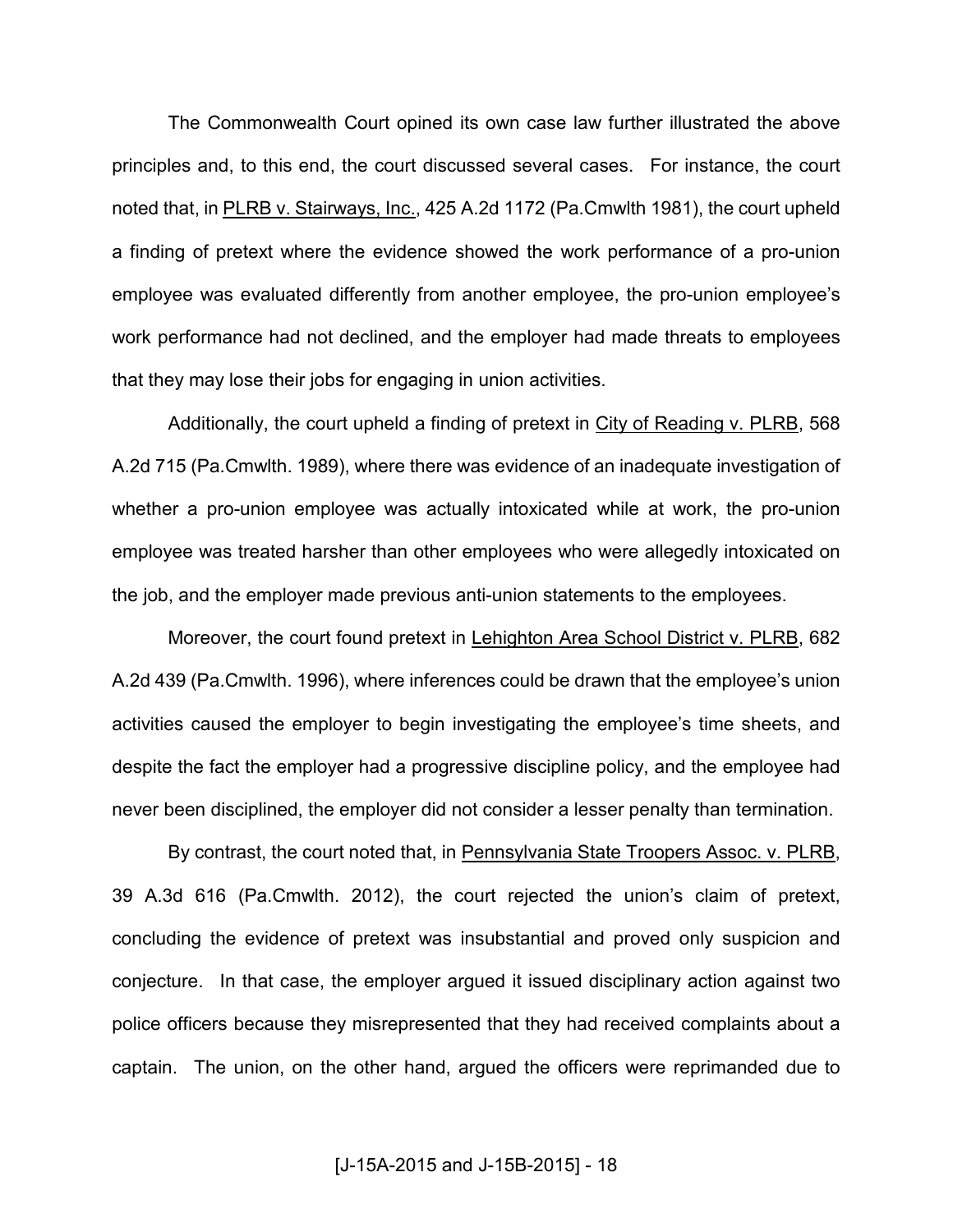anti-union animus and pointed to various irregularities in the investigation. The court found the employer's investigation was a matter of discretion and rejected the union's claim of disparate treatment.

In the instant case, the Commonwealth Court acknowledged the Board provided a number of reasons to supports its determination that the County's decision to discharge Mr. Medina and Mr. Epps for taking the snacks was pretextual. However, the court concluded that, when the Board's reasons are considered in light of existing case law, " it becomes evident that the evidence relied upon by the [Board] does not possess the qualities and characteristics necessary to constitute affirmative, substantial evidence of pretext." Lancaster County, 82 A.3d at 1116.

For instance, the court rejected the Board's conclusion pretext was demonstrated by the fact this was the first time the County terminated an employee for taking an item from a co-worker's mailbox. The court noted there was no evidence any other employee was caught taking an item from a fellow employee's mailbox.  $\underline{Id}$ . Thus, in this vein, the court held it was reasonable for Mr. Fredericks to not investigate the alleged theft of other personal items since no written complaints were filed by the employees and the employees did not provide their supervisors with specific time frames. Id.

 Moreover, the court rejected the Board's conclusion pretext was demonstrated by the fact the supervisors did not review the surveillance videotape for extended periods of time in investigating Ms. Sepulveda's complaints. The court concluded the County's inaction in this regard did not reflect affirmative evidence of disparate treatment or some other form of pretext, and in fact, the Board's implication of impropriety of the County was based on an unsupported presupposition that the County investigated Ms. Sepulveda's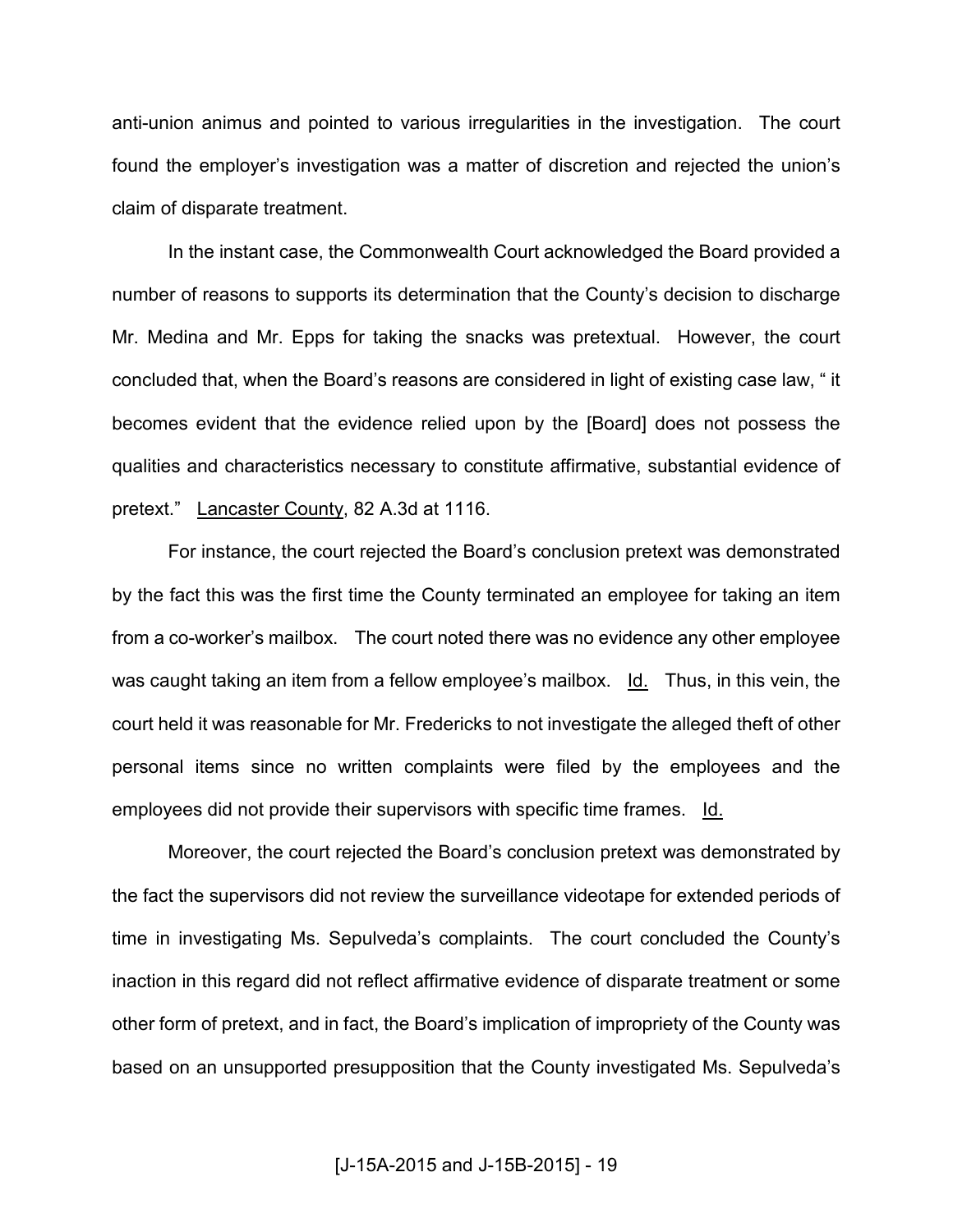complaint solely because it knew beforehand that Mr. Medina and Mr. Epps took the snacks. Id.

Furthermore, as for the Board's finding of pretext based on Ms. Sepulveda stating in her second incident report it was not a "big deal" that Mr. Medina took snacks from her mailbox and Ms. Delgado stated she did not know whether Mr. Medina and Mr. Epps could be disciplined, the Commonwealth Court opined neither Ms. Sepulveda nor Ms. Delgado were vested with decision-making authority and, thus, their assessment of the situation was irrelevant. Id. at 1117.

Finding the facts of the instant case to be similar to Pennsylvania State Troopers Assoc., supra, the Commonwealth Court held the record demonstrated neither Mr. Medina nor Mr. Epps were subject to disparate treatment and the County did not deviate from past practices in terminating their employment. Moreover, the court ruled the fact "the Board would have conducted the investigation differently or believed Mr. Medina's or Mr. Epps' stories over Ms. Sepulveda's statements does not constitute substantial proof of pretext." Lancaster County, 82 A.3d at 1117.

With respect to the second factor relied upon by the Board in finding an anti-union animus, i.e., the timing of the terminations in relation to the union activities, the Commonwealth Court held the discipline was "merely coincidental" to the men's union involvement such that the evidence of the timing of the terminations was "a weak factor as a matter of law[.]" Id. The court reasoned:

Without strong evidence of pretext (or some other form of anti-union animus), the timing of the terminations is essentially irrelevant because after [Mr.] Medina and [Mr.] Epps informed their supervisors of their support for the Union, they committed punishable misconduct in the workplace. Indeed, if the timing of the County's discipline in this case were a strong indicator of anti-union animus, then employers would be prohibited from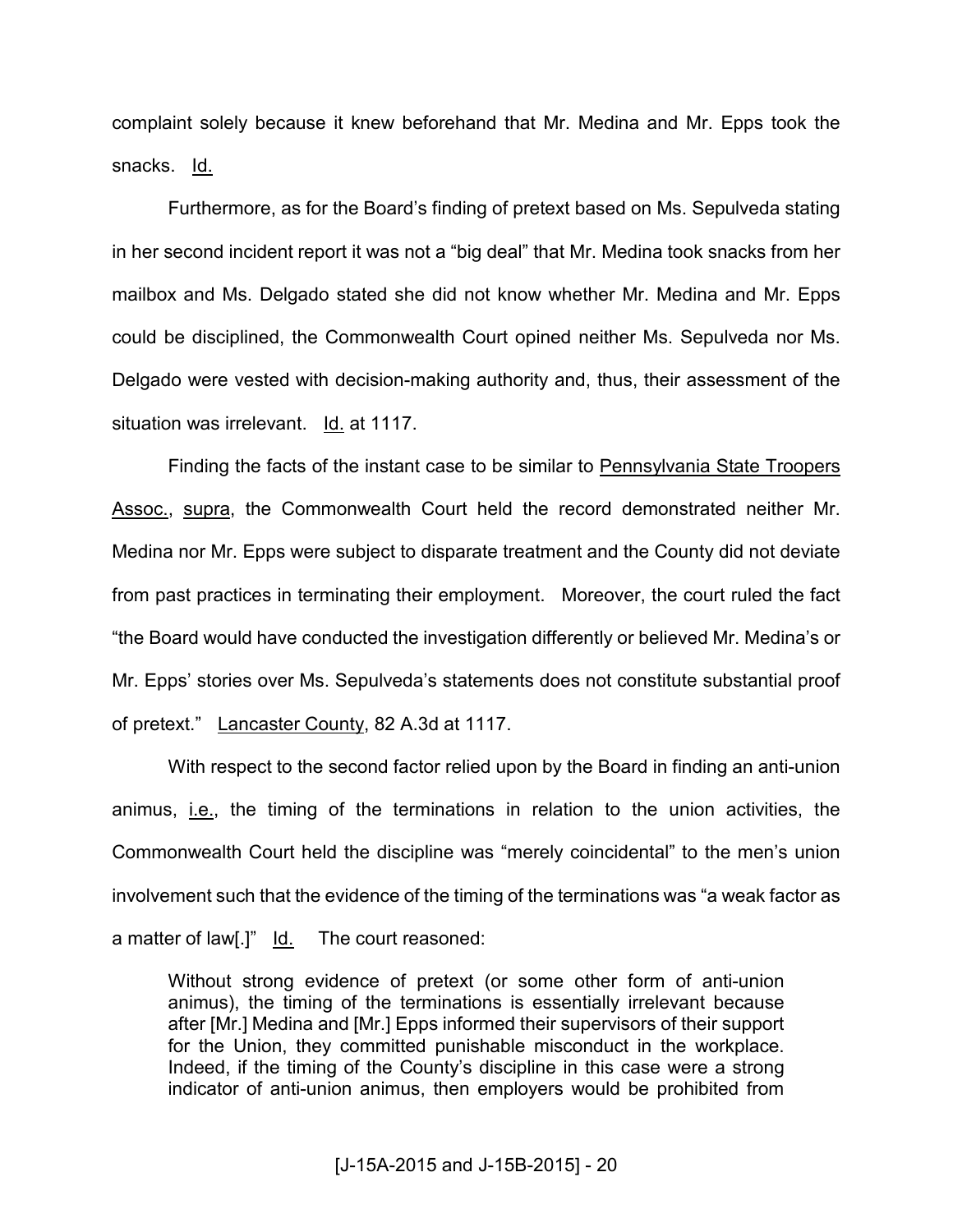disciplining their employees for legitimate reasons just because the employee engaged in pro-union conduct prior to committing work-related infractions. In this vein, it was imperative that the Union, as the party asserting the unfair labor charge, adduce evidence clearly indicative of anti-union motivation in addition to timing in order to create a sustainable inference of anti-union animus. As indicated above, no such evidence was presented in this case.

Id. at 1118.

 $\overline{a}$ 

 Based on the aforementioned, the Commonwealth Court reversed the Board's final order that the County violated Section 1201(a)(3) of PERA and, holding the Board's conclusion the County violated Section 1201(a)(1) was completely predicated on the Section 1201(a)(3) violation, it likewise reversed the Board's decision upholding the Section  $1201(a)(1)$  violation.<sup>6</sup>

 Judge McGinley dissented, positing that the Board did not err in determining the Union proved the County knew of Mr. Medina's and Mr. Epps' union activities. The dissent specifically disagreed with the majority's requirement that "a union must prove that one supervisor with knowledge of an employee's union activity told a higher level supervisor of the activity in order to establish that the employer was aware of the employee's union activities." See id. at 1119 (McGinley, J., dissenting). The dissent noted he would find no error in the Board imputing the knowledge of Mr. Arnold and Mr. Delgado concerning the union activities of Mr. Medina and Mr. Epps to the County. Id.

Further, the dissent posited the record supported a finding that Mr. Fredericks' decision to terminate Mr. Medina and Mr. Epps was motivated by an anti-union animus.

 $6$  The court indicated that, in light of its disposition, it was unnecessary to address the remaining issues presented by the parties on appeal. Lancaster County, 82 A.3d at 1118 n.10.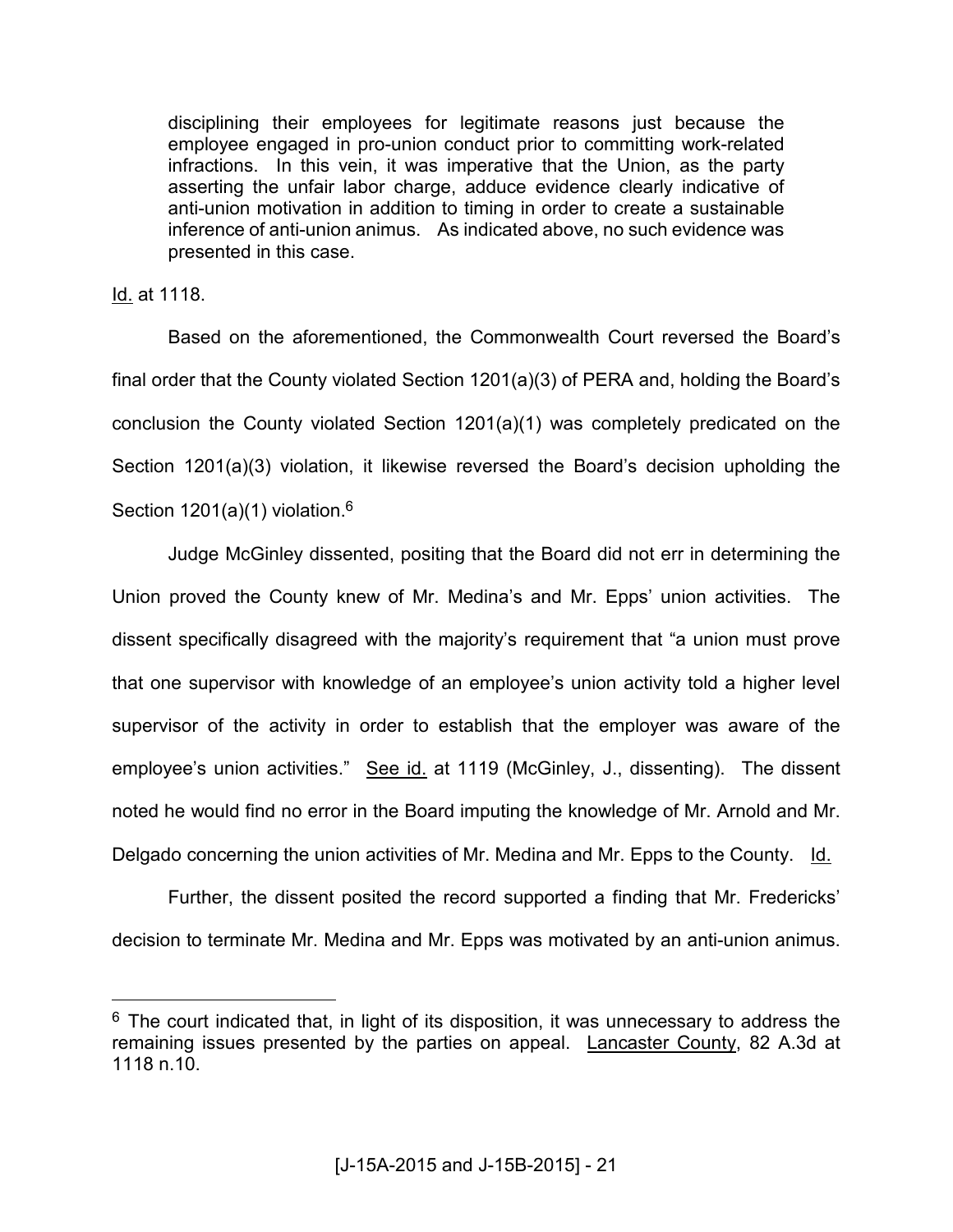In support thereof, the dissent pointed to the timing of the terminations in relation to the

men's union activities, the irregularities in the investigation, the County's failure to follow

its progressive discipline policy, and the disparate treatment of Mr. Medina and Mr. Epps.

Id. at 1119-120. Thus, the dissent would have affirmed the Board's order that the County

had committed an unfair labor practice as charged by the Union.

The Board and the Union presented separate petitions for allowance of appeal,

which this Court granted, and later consolidated. Specifically, as to the Board's petition,

we granted review of the following issues, as framed by the Board:

(1) Did the Commonwealth Court err by sua sponte creating an issue regarding imputing knowledge of protected activities that was not actually raised in [the] exceptions to the [B]oard, preserved in the petition for review, or factually involved in the case?

(2) Did the Commonwealth Court err by reversing the [B]oard's inference of an unlawful discriminatory motive based on the totality of the circumstances, by making its own findings of fact and by analyzing the issue of pretext in a manner contrary to existing law?

(3) Did the Commonwealth Court err in summarily reversing the [B]oard's affirmance of the hearing examiner's finding of a violation of Section 1201(a)(1) of PERA without affording the [B]oard a remand?

Lancaster County v. PLRB, Pa. 2, 99 A.3d 530 (2014) (per curiam order)

As to the Union's petition, we granted review of the following issues, as framed by

the Union:

(1) Did the Commonwealth Court err in reversing the [Board's] final order determining that the County of Lancaster discharged [Mr.] Medina and [Mr.] Epps in violation of [PERA], where the court exceeded the limited standard of review?

(2) Did the Commonwealth Court err in reversing the Board's order affirming the hearing examiner's finding of an independent violation of Section 1201(a)(1) of [PERA], without remand to the [B]oard?

Lancaster County v. PLRB, Pa. 199 A.3d 530 (2014) (per curiam order).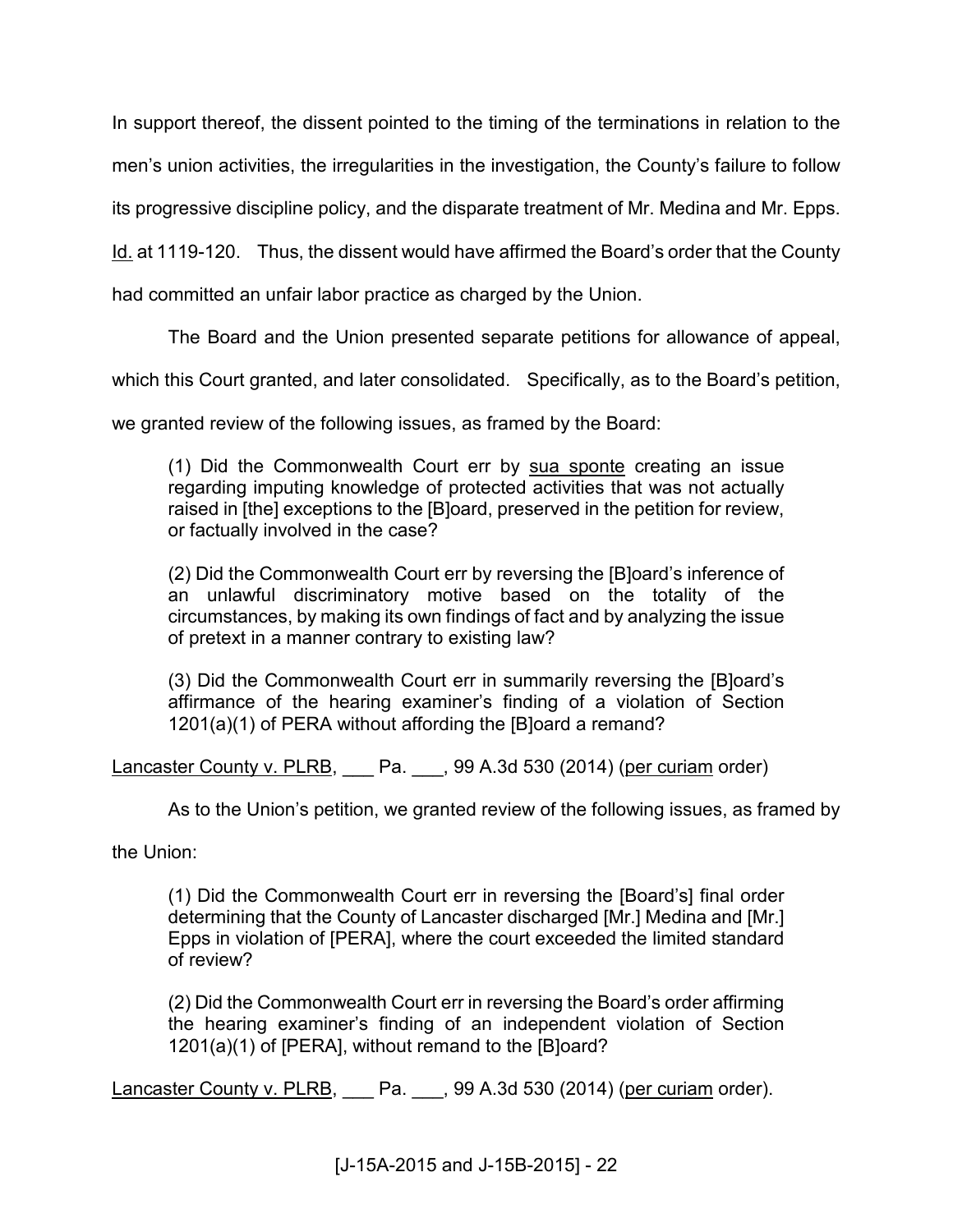#### **II. Arguments**

 Initially, as it relates to the Commonwealth Court's analysis and conclusion that the Board erred in finding the Union proved the County knew of Mr. Medina's and Mr. Epps' protected activity, the Board argues the court failed to apply the appropriate appellate scope and standard of review, improperly disregarded the Board's findings of fact, erred in setting forth its own de facto facts, and improperly conflated the elements of knowledge and motive. The Board argues the court erroneously held, as a matter of law, that Section 1201(a)(3)'s knowledge element requires a showing the management official, who ultimately terminated the employees, had knowledge of their protected activity. The Board suggests that, for decades, it has interpreted Section 1201(a)(3)'s knowledge requirement as being satisfied when the complainant shows any supervisor had knowledge of an employee's protected activity. Thus, the Board continues, the court's holding "brings into serious question decades of binding precedent on the manner of establishing the element of knowledge of protected activities for purposes of a charge of discrimination under Section 1201(a)(3) of PERA." Board's Brief at 28.

The Board notes that, when the proper deference is given to the Board, it becomes clear that, since Mr. Medina's and Mr. Epps' supervisors (Mr. Arnold and Mr. Delgado, respectively) undisputedly had knowledge of the employees' protected activities, the Union met its burden of proving the County had knowledge of the employees' protected activities. The Board posits, contrary to the court's conclusion, it did not "mechanically" or "automatically" impute knowledge to the employer; but rather, it found notice to a supervisor is notice to the employing entity. Here, the Board made relevant findings of fact that supervisors Arnold and Delgado had knowledge of Mr. Medina's and Mr. Epps'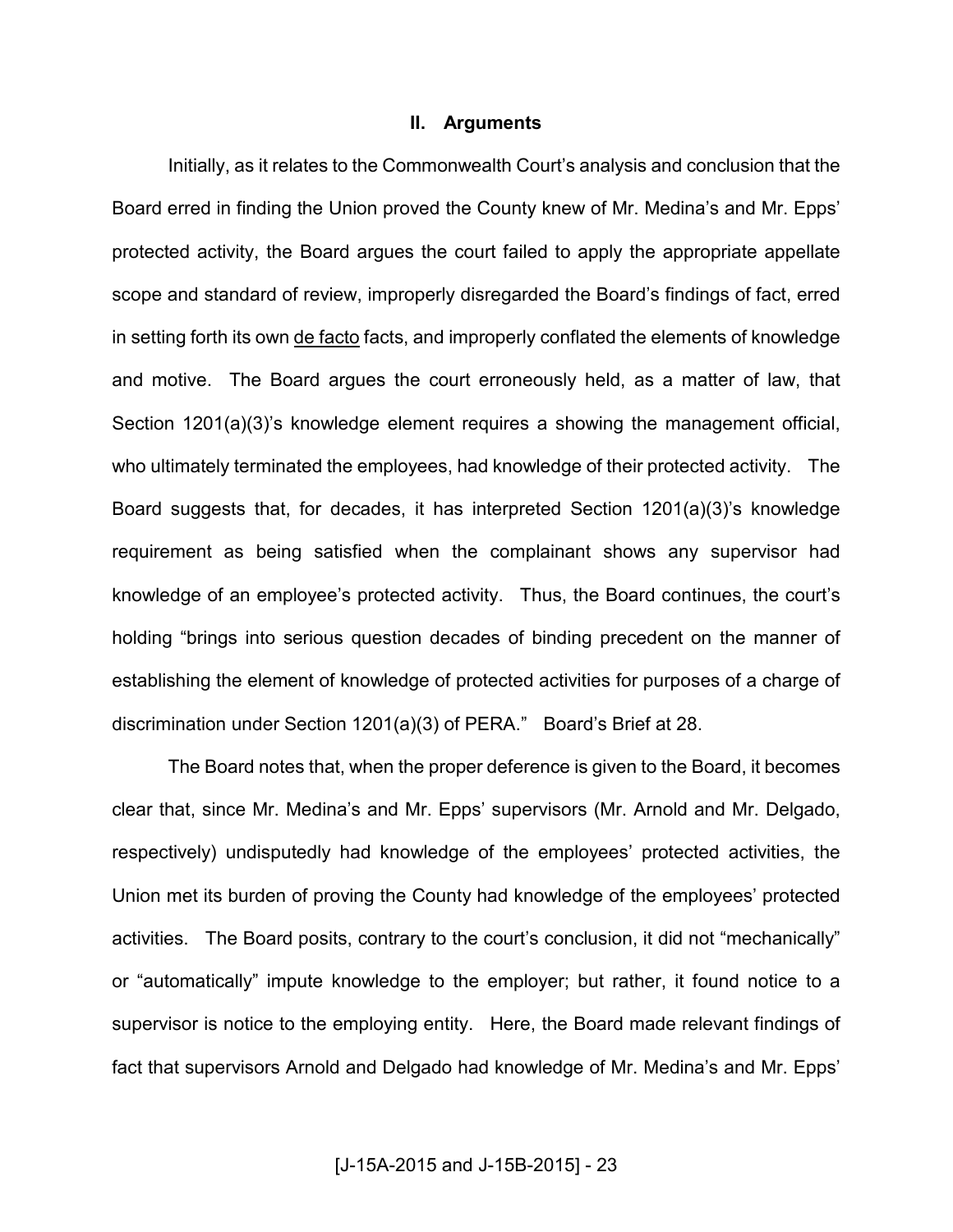protected activities, which as a matter of law, meets the knowledge element under Section 1201(a)(3).<sup>7</sup>

As it relates to the Commonwealth Court's analysis and conclusion that the Board erred in finding the Union proved the firing of Mr. Medina and Mr. Epps was based on an unlawful motive or anti-union animus, the Board avers the court erred as a matter of law in interpreting PERA. Additionally, the Board argues the court departed from its appellate role by making credibility determinations and improperly disregarding the Board's factual findings as it relates to the issue of motive. In this vein, the Board notes that, although the County proffered it terminated Mr. Medina and Mr. Epps for the theft of a small bag of snacks from Ms. Sepulveda's open mailbox, the Board did not find the employer's proffered reason to be credible. The Board notes its consideration of the totality of the circumstances supports the logical conclusion there was some other motive for the termination of Mr. Medina and Mr. Epps, and in light of various factors, which are supported by substantial evidence, the reason was based on an anti-union animus. In this regard, the Board points to various factual findings, which demonstrate disparate treatment as it relates to the instant investigation, the County's failure to follow its progressive discipline policy without adequate explanation, and the timing of the investigation as it relates to the employees' union activities.

Finally, the Board notes that, to the extent the Commonwealth Court properly concluded the Union failed to prove a violation of Section 1201(a)(3), the Commonwealth

 $\overline{a}$ 

<sup>&</sup>lt;sup>7</sup> The Board further suggests the Commonwealth Court improperly sua sponte raised the issue of "mechanically" or "automatically" imputing knowledge from a supervisor to an employer. We dispose of this assertion by noting the issue was fairly subsumed within the issues raised by the County in its exceptions before the Board, as well as in its petition for review before the Commonwealth Court.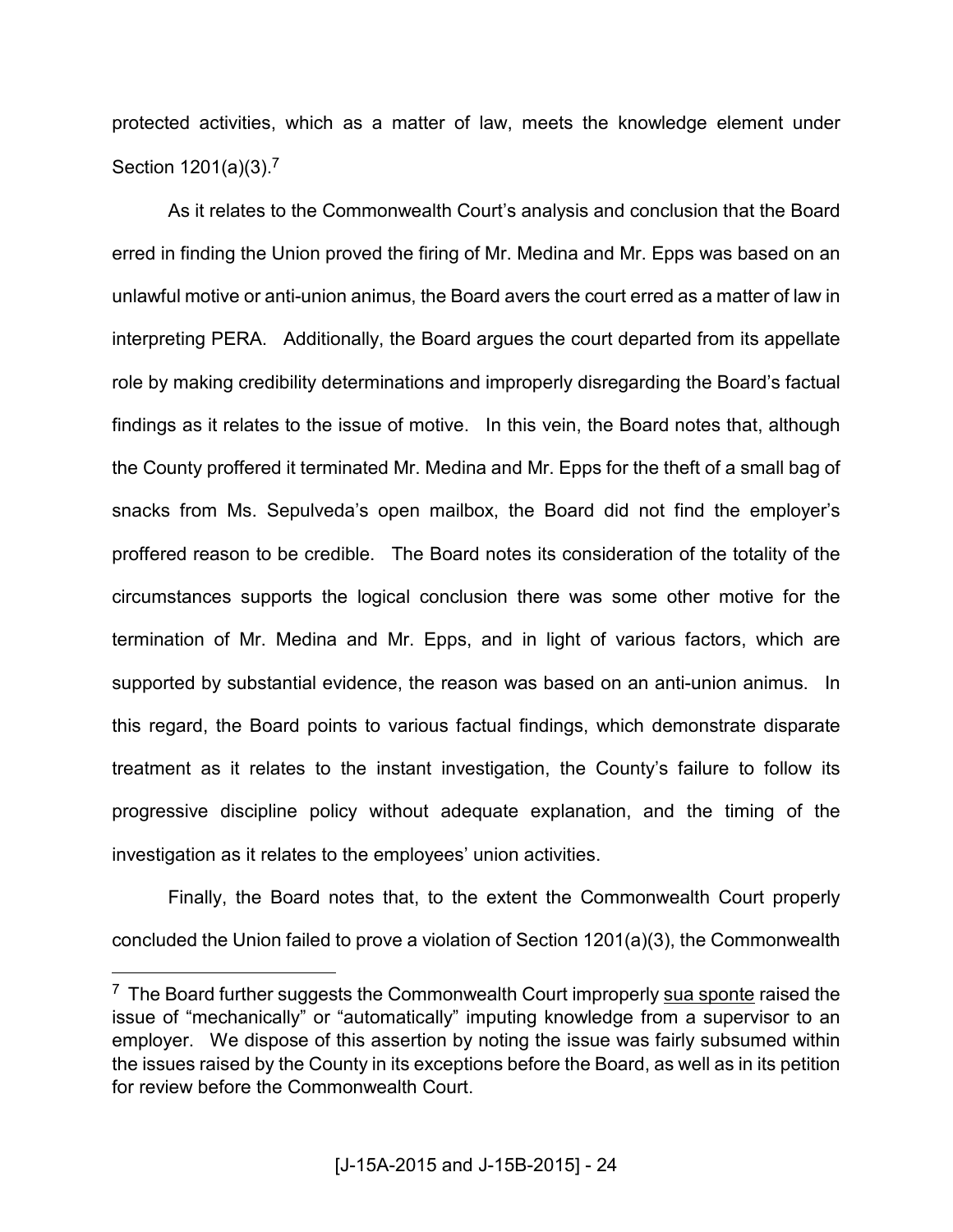Court erred in summarily rejecting any violation of Section 1201(a)(1) on the basis it was predicated on the Section 1201(a)(3) violation. The Board contends that, instead of summarily reversing the Board's decision upholding the Section 1201(a)(1) violation, the Commonwealth Court should have remanded this matter to the Board to determine whether the Union proved an independent violation of Section 1201(a)(1).

The Union echoes the Board's argument that the Commonwealth Court improperly disregarded the Board's findings of facts and further takes issue with the court's holding that Section 1201(a)(3)'s knowledge element requires a showing the supervisor, who ultimately terminated the employees, had knowledge of their protected activity. The Union contends the court improperly substituted its interpretation of PERA for the reasonable interpretation advanced by the Board and created an entirely new standard for proving an employer's knowledge of protected activity. The Union develops that, for years, the Board has held proof of a supervisor's knowledge of an employee's protected activity meets the knowledge requirement, and notwithstanding the Board's consistent application of this rule and the deference due to the Board, the Commonwealth Court adopted an entirely new legal standard regarding the knowledge element. Thus, the Union highlights, the court's holding unreasonably requires a complainant to adduce evidence of the final decision-maker's knowledge of the employee's union activity, or at the very least, a communication between the supervisor and the final decision-maker regarding the employee's union activity.

As it relates to the Commonwealth Court's analysis and conclusion that the Board erred in finding the Union proved the firing of Mr. Medina and Mr. Epps was based on an unlawful motive or anti-union animus, the Union concurs with the arguments advanced by

[J-15A-2015 and J-15B-2015] - 25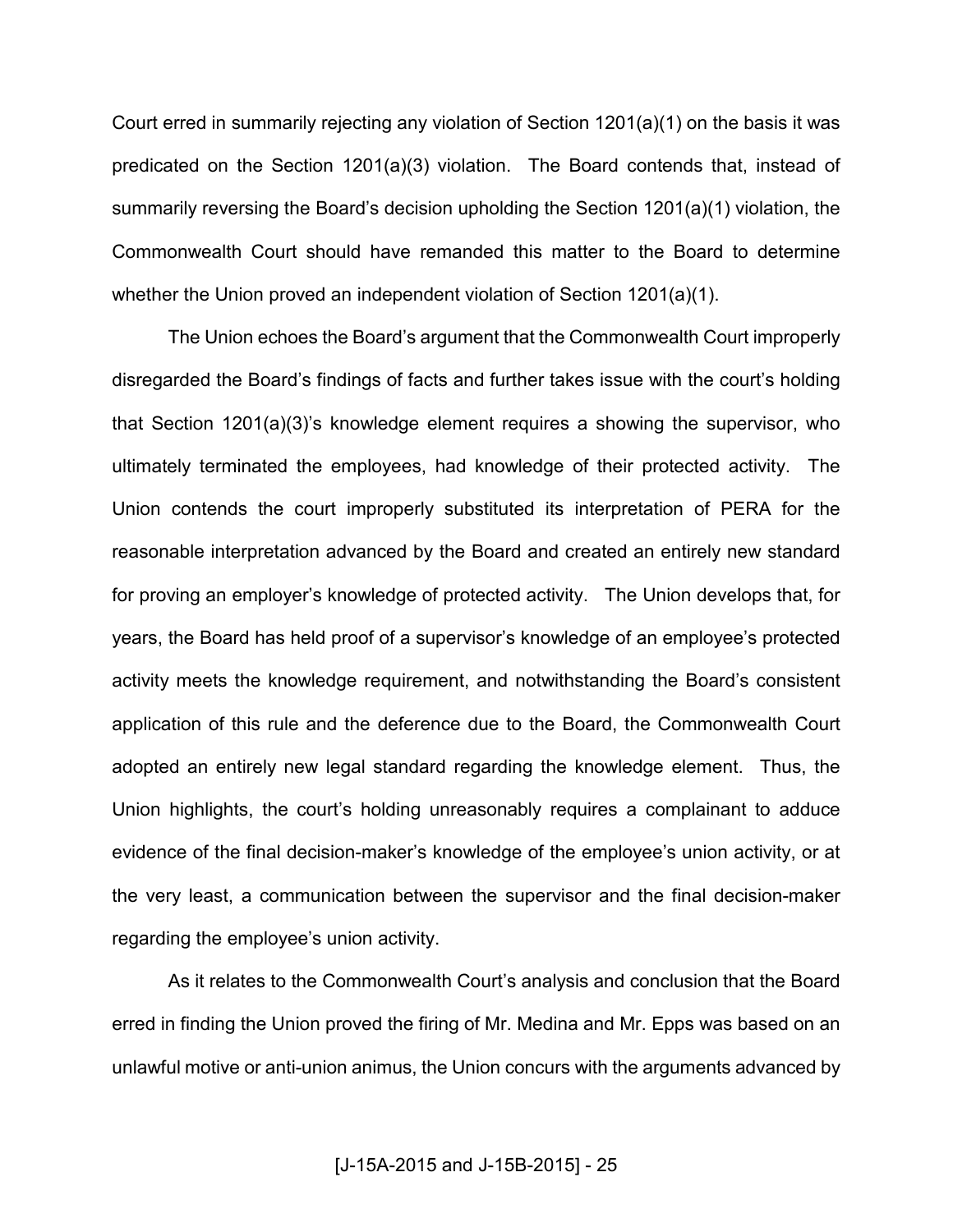the Board that the court usurped the fact-finding role of the Board, exceeded its scope and standard of appellate review, and gave no weight to the Board's expertise. The Union points to various findings of fact, which pertain to the timing of the discharges, the disparate treatment of the employees by the County in its investigation, the County's dismissive consideration of mitigating evidence, and the County's failure to follow its own progressive discipline policy. These factors, the Union contends, reasonably supports the Board's conclusion that Mr. Medina and Mr. Epps would not have been terminated in the absence of their union activities and the reason offered by the County for terminating them was pretextual.

Moreover, the Union echoes the Board's argument that, to the extent the Commonwealth Court properly found no violation of Section 1201(a)(3), the Commonwealth Court should have remanded this matter to the Board to determine whether the Union proved an independent violation of Section 1201(a)(1).

In response, the County contends the Commonwealth Court properly applied its standard of review and concluded the Union failed to prove the County had knowledge of Mr. Medina's or Mr. Epps' protected activity. The County suggests the court properly considered federal case law in arriving at its holding that the decision-maker is required to have knowledge of the employee's union activity and the knowledge of a lower-level supervisor may not be imputed to the decision-maker.

Moreover, considering the court's ruling in light of the facts of record, the County avers there is no doubt Mr. Fredericks, and neither Mr. Arnold nor Mr. Delgado, was vested with the authority and discretion to discipline Mr. Medina and Mr. Epps. The County continues there is no evidence Mr. Fredericks had any knowledge, which was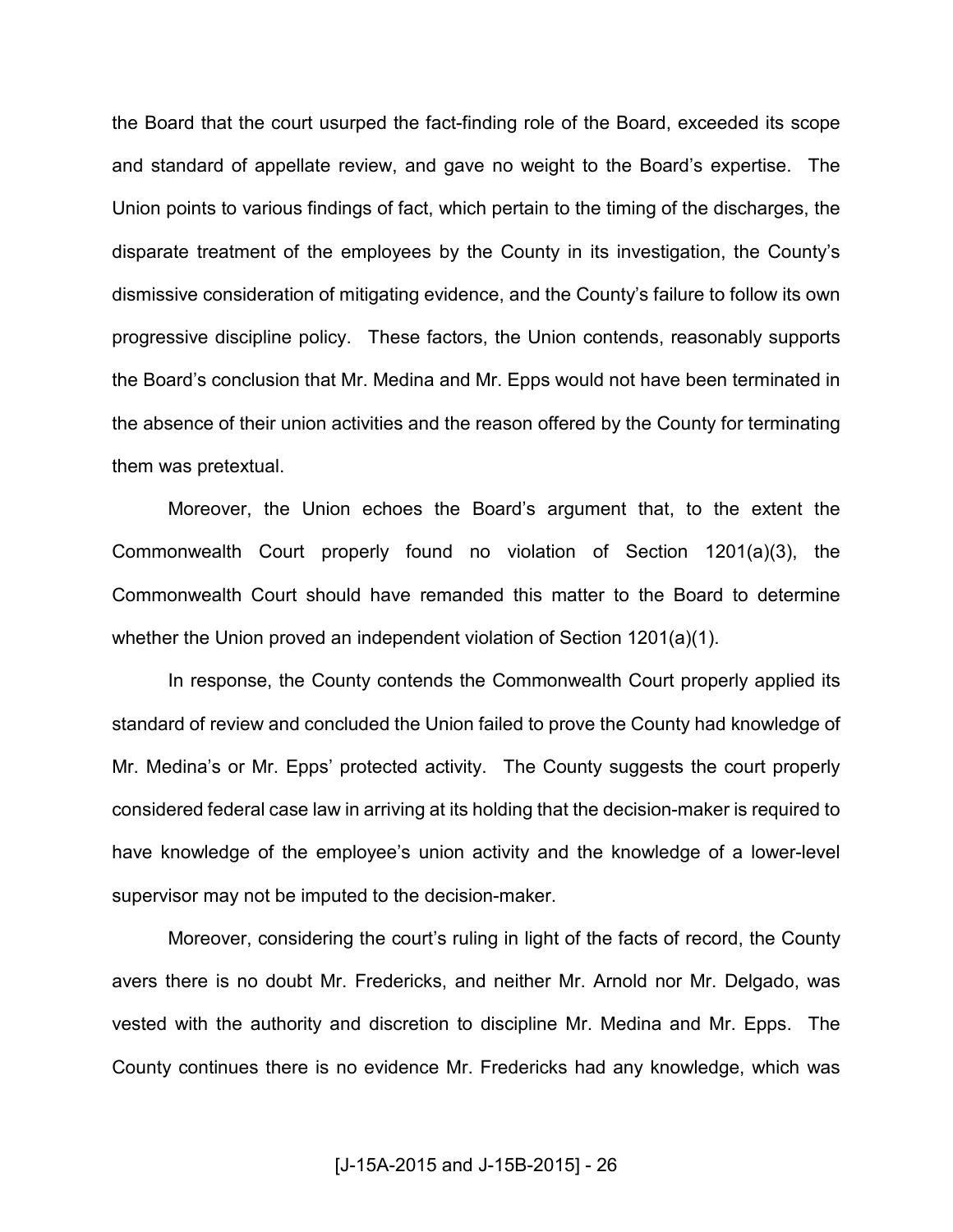communicated to him by the lower-level supervisors or otherwise, of the employees' protected activity. The County suggests the court properly rejected the Board's ruling, which treats "rank and file employees the same as first-level supervisors" in contravention of the intent of PERA. County's Brief at 27. Finally, the County posits that to the extent the Board has, in the past, held that a first-level supervisor's knowledge of an employee's protected activity may be imputed to the decision-maker, such a rule is not applicable in this case where the evidence failed to demonstrate the first-level supervisors at issue (Mr. Arnold and Mr. Delgado) were, in fact, involved in the disciplinary decision.

Additionally, the County contends the Commonwealth Court properly applied its standard of review and concluded the Union failed to prove the County was motivated by an anti-union animus in terminating Mr. Medina and Mr. Epps. The County notes there was no direct evidence of an anti-union animus, such as statements or threats, and in the absence thereof, the Board relied on "inference...stacked upon inference, to the point of pure speculation" in order to find the County had an anti-union animus. County's Brief at 34. The County suggests many of the Board's factual findings are not supported by the record and then sets forth evidence contrary to the Board's findings.

As to the Commonwealth Court's reversal of the Board's decision upholding the Section 1201(a)(1) violation, the County asserts there is no legitimate reason to remand this matter to the Board to determine if there was an independent violation of Section 1201(a)(1) since the Union failed to plead any facts that would suggest an independent violation.

### **III. Discussion**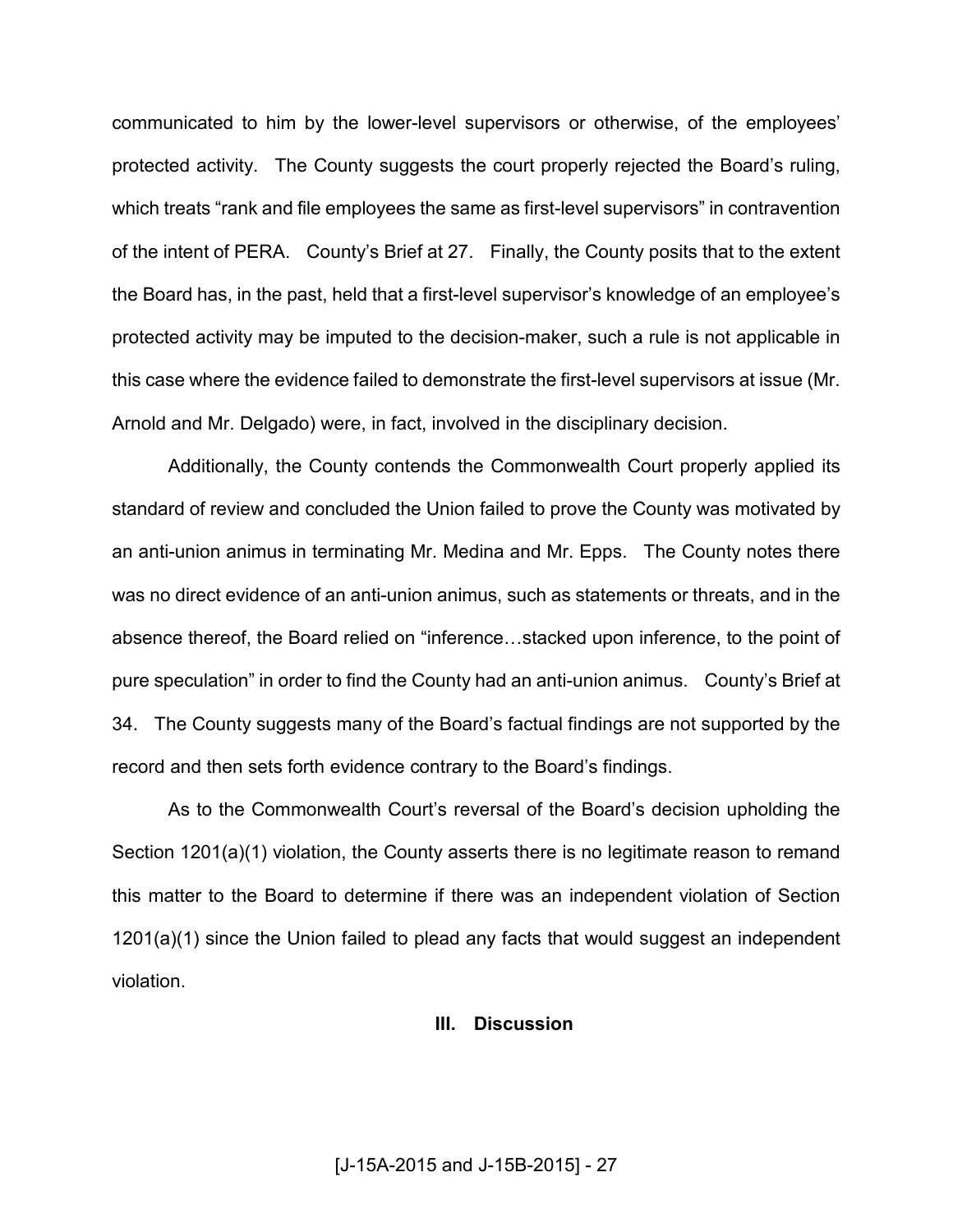Initially, we consider the proper standard and scope of review for this matter. Generally, "when reviewing a decision of the Board, our review is limited to determining whether there has been a violation of constitutional rights, an error of law, procedural irregularity, or whether the findings of the agency are supported by substantial evidence." Borough of Ellwood City v. PLRB, 606 Pa. 356, 365, 998 A.2d 589, 594 (2010) (citations omitted). Furthermore, it is well settled that a decision of the Board must be upheld if the Board's factual findings are supported by substantial evidence, and if the conclusions of law drawn from those facts are reasonable, not capricious, arbitrary, or illegal. Joint Bargaining Committee of Pennsylvania Social Services v. PLRB, 503 Pa. 236, 241, 469 A.2d 150, 152 (1983). "Substantial evidence is more than a mere scintilla and must do more than create a suspicion of the existence of the fact to be established. It means such relevant evidence as a reasonable mind might accept as adequate to support a conclusion." Appeal of Cumberland Valley School District, 483 Pa. 134, 40, 394 A.2d 946, 949 (1978) (citations omitted).

To the extent the issues before us concern statutory interpretation, *i.e.*, a legal standard, we note:

[A]n administrative agency's interpretation [of a statute] is be to given 'controlling weight unless clearly erroneous.' However, when an administrative agency's interpretation is inconsistent with the statute itself, or when the statute is unambiguous, such administrative interpretation carries little weight. Appreciating the competence and knowledge an agency possess in its relevant field, our Court [has] opined that an appellate court 'will not lightly substitute its judgment for that of a body selected for its expertise whose experience and expertise make it better qualified than a court of law to weigh facts within its field.' Moreover, we have emphasized that this high level of deference is especially significant in the complex area of labor relations.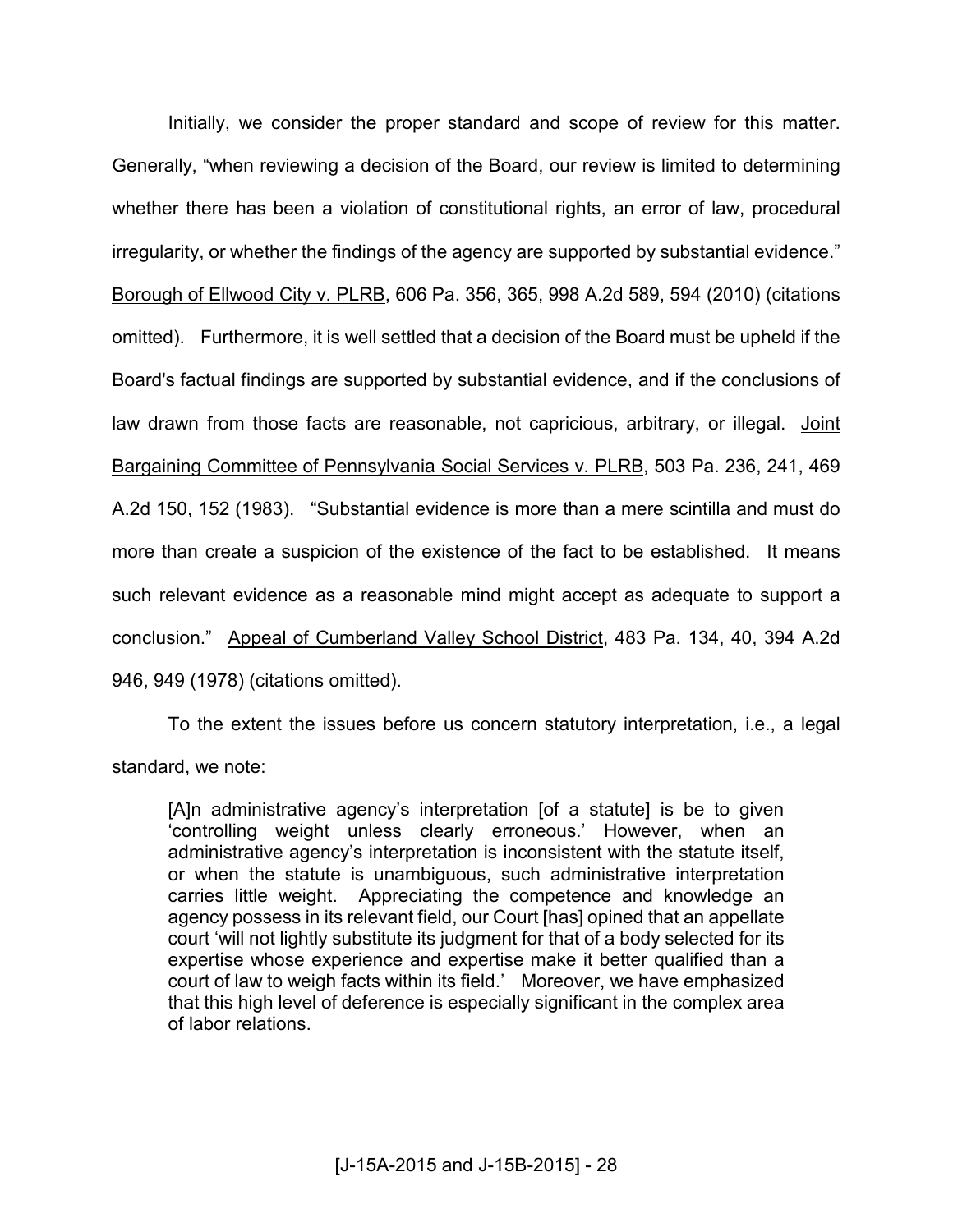Lancaster County v. PLRB, Cancel Pa. 20, 94 A.3d 979, 986 (2014) (quotations and citations omitted).

 In an unfair labor practice charge, the complainant bears the burden of proof. St. Joseph's Hospital, 473 Pa. at 104, 373 A.2d at 1070. In general terms, we have indicated that to prove an unfair labor practice under Section 1201(a)(3), the complainant must prove, by a preponderance of the evidence, that: (1) the employee was engaged in protected activity; (2) the employer knew of the activity; and (3) the employer was motivated by an unlawful motive or anti-union animus in taking adverse action against the employee. See St. Joseph's Hospital, supra.

 In the case sub judice, there is no dispute the Union, as complainant, sustained its burden of proving the first element, *i.e.*, the employees, Mr. Medina and Mr. Epps, were engaged in protected activity.

 With regard to the second element, whether the County, as a public employer, knew of the employees' protected activity, we begin with an examination of PERA. In this regard, we bear in mind "[t]he objective of all interpretation and construction of statutes is to ascertain and effectuate the intention of the General Assembly." Lancaster County, \_\_\_ Pa. at \_\_\_, 94 A.3d at 987 (citing to 1 Pa.C.S. § 1921(a)). "The best indication of legislative intent is the language used in the statute. When the words are clear and free from all ambiguity, the letter of it is not to be disregarded under the pretext of pursuing its spirit." Office of Administration v. PLRB, 591 Pa. 176, 187, 916 A.2d 541, 547-48 (2007) (citing 1 Pa.C.S. § 1921(b)). When considering statutory language, "[w]ords and phrases shall be construed according to rules of grammar and according to their common and approved usage." 1 Pa.C.S. § 1903(a). "[O]nly when the words of a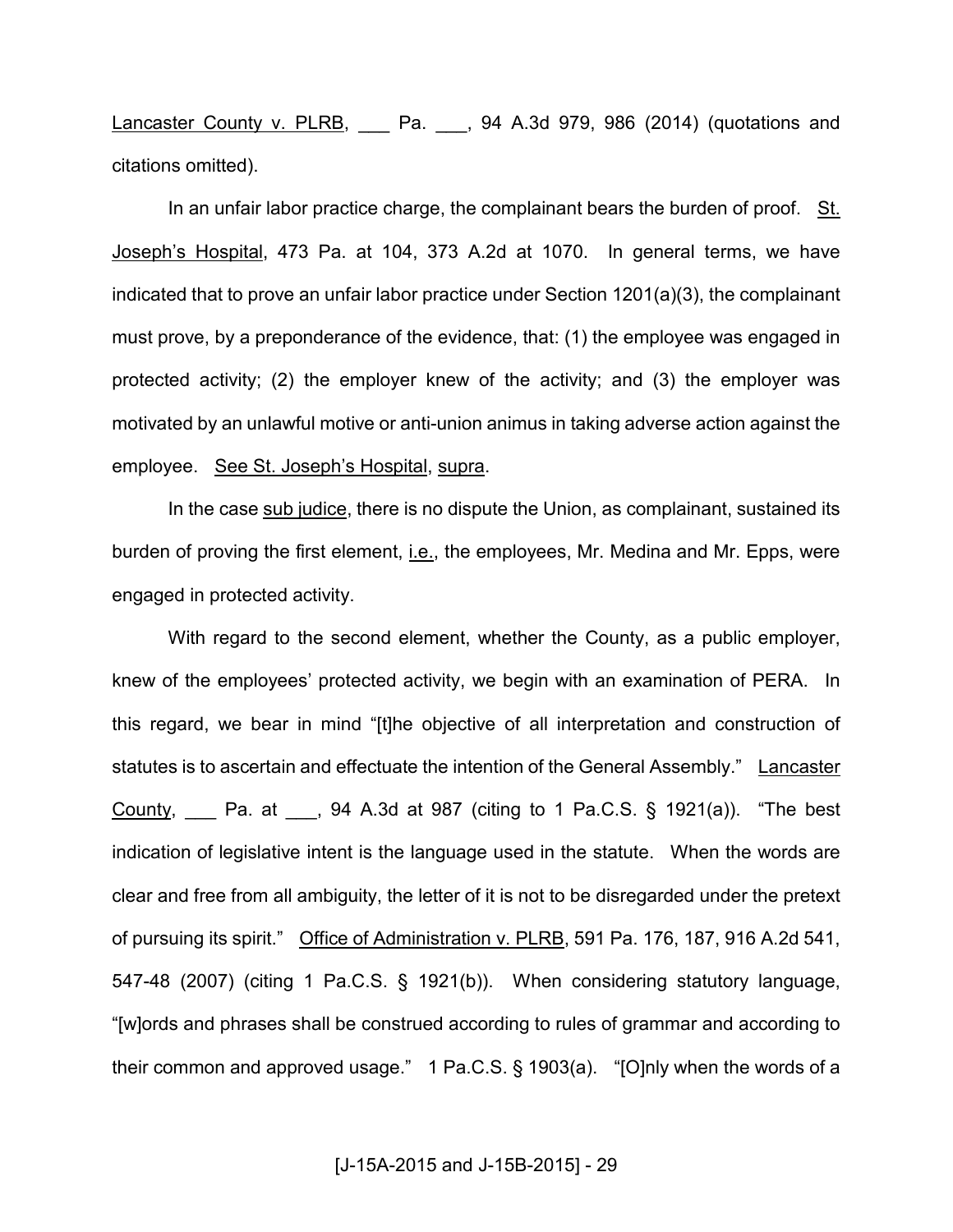statute are ambiguous should a reviewing court seek to ascertain the intent of the General Assembly through considerations of the various factors found in Section 1921(c)." Lancaster County, Pa. at , 94 A.3d at 987 (citations omitted).

Section 1201(a)(3) of PERA broadly prohibits "public employers, $8$  their agents or representatives" from engaging in unfair labor practices, including the one specified in this case. The term "representative" is relevantly defined by PERA as "any individual acting for public employers[.]" 43 P.S. § 1101.301(4). The term "agent" is not specifically defined by PERA; however, giving the term its common meaning, "agent" is relevantly defined as "[o]ne who is authorized to act for or in place of another; a representative[.]" BLACK'S LAW DICTIONARY 68  $(8^{th}$  ed. 2004).

Additionally, relevant to the instant issue, PERA specifically defines "supervisor"

as:

 $\overline{a}$ 

any individual having authority in the interests of the employer to hire, transfer, suspend, layoff, recall, promote, discharge, assign, reward or discipline other employes or responsibly to direct them or adjust their grievances; or to a substantial degree effectively recommend such action, if in connection with the foregoing, the exercise of such authority is not merely routine or clerical in nature but calls for the use of independent judgment.

43 P.S. § 1101.301(6).

We have not been called upon to interpret under what circumstances an employer

will be found to have knowledge of an employee's protected activities as it relates to

<sup>&</sup>lt;sup>8</sup> Here, there is no dispute the Center, which is a governmentally funded detention and shelter housing unit operated by Lancaster County, is a "public employer." See 43 P.S. § 1101.301(1) (defining "public employer").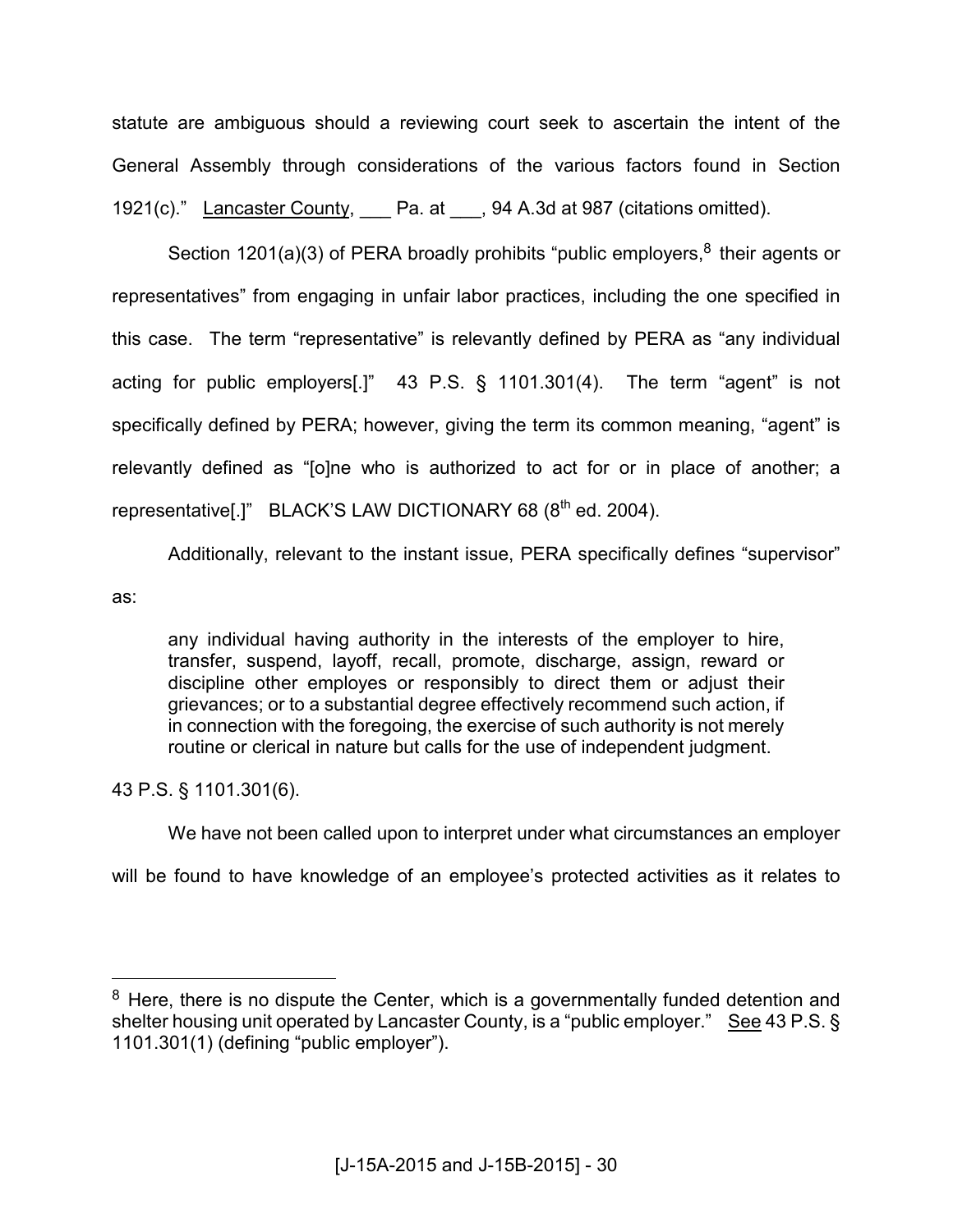PERA; however, we have examined this issue for purposes of the Pennsylvania Labor Relations Act (PLRA).<sup>9</sup>

Specifically, in Cadman, supra<sup>10</sup> this Court, noting the term "employer" in the PLRA includes "any person acting, directly or indirectly, in the interest of an employer," held that, within the meaning of the PLRA, a supervisor's knowledge of an employee's union activities satisfies the knowledge requirement. We reasoned that, in administering the PLRA, the employer is not merely the employing entity, but also others who are "acting in the interest of an employer." See Cadman, 370 Pa. at 4, 87 A.2d at 644.

 Therefore, in finding the employer liable for the unfair labor practices of its supervisory employee in Cadman, we noted it was "unnecessary for us to probe the niceties of the law of Agency and decide whether [the supervisor] had actual authority from [the employer] or whether he in fact transmitted his knowledge of union activities to [the employer]." Cadman, 370 Pa. at 4, 87 A.2d at 644. Rather, within the meaning of the PLRA, notice to the supervisor of an employee's union activities constitutes notice to the employing entity. See id.

 We similarly find, and agree with the Board, that, as applied to unfair labor practices under PERA, a complainant meets the knowledge requirement by proving a supervisor, who by definition acts in the interest of the public employer, had knowledge of the employee's protected activity. Here, no one disputes that Mr. Arnold and Mr. Delgado were supervisory employees with knowledge of Mr. Medina's and Mr. Epps'

 $\overline{a}$ 

<sup>&</sup>lt;sup>9</sup> Act of June 1, 1937, P.L. 1168, as amended, 43 P.S. §§ 211.1-211.13.

 $10$  We are not strictly bound by our decisions which interpret employee labor relations law in the private sector; however, we find the Cadman decision to be instructive and, thus, we look to it guidance in this particular area of public employment law.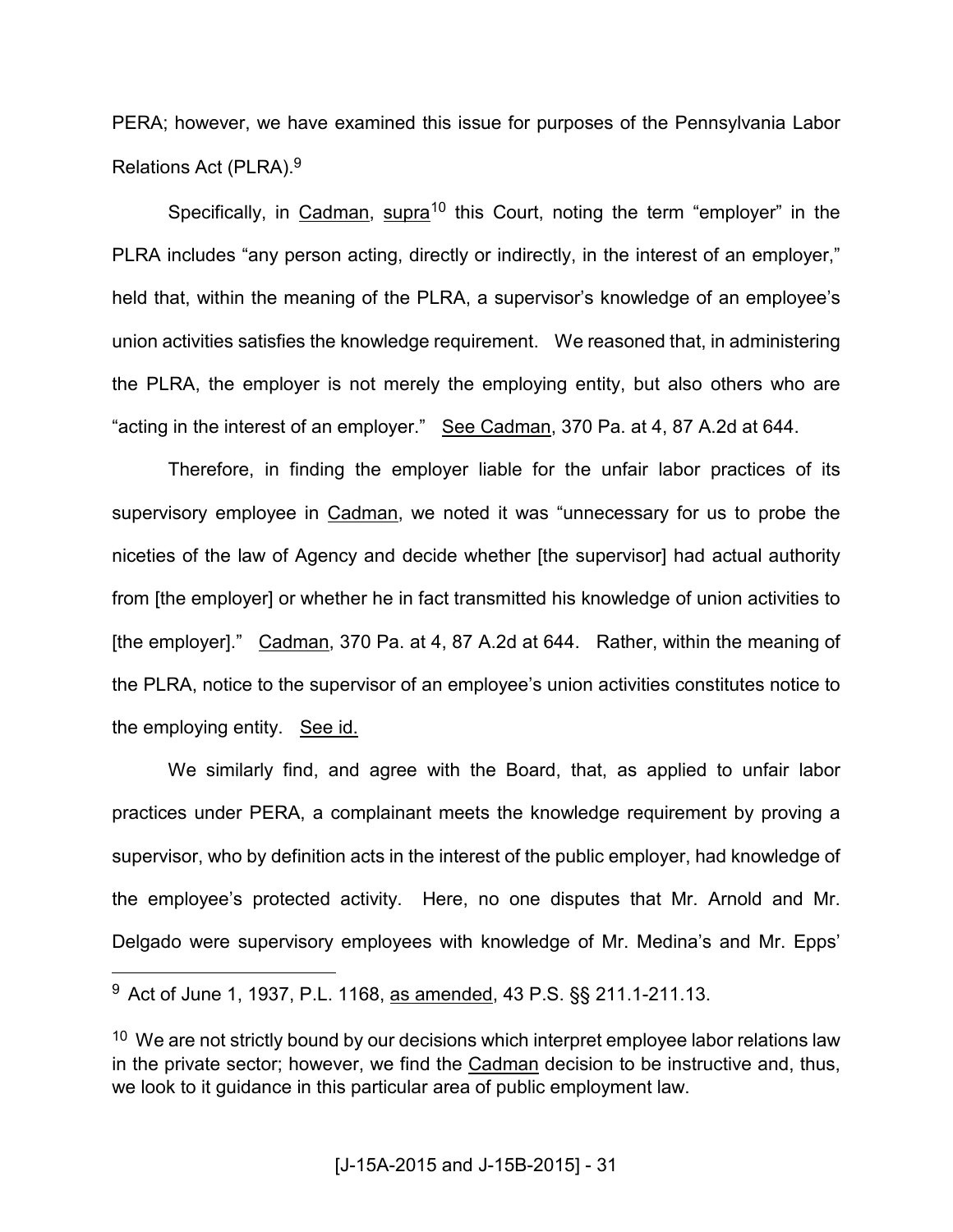protected activity, and therefore, for purposes of PERA, we conclude the Union met the knowledge requirement.

 We specifically reject the Commonwealth Court's holding, based upon a selective review of federal cases interpreting the NLRA, which suggested for purposes of establishing an unfair labor practice claim under PERA the complainant must prove the management official who made the adverse employment decision had knowledge of the employee's protected activity. See Lancaster County, 82 A.3d at 1111-112 (holding the complainant must prove "the employer's decision-maker had knowledge of the employee's protected activity[,]" and may not "'mechanically impute' the knowledge of a lower-level supervisor to the decision-making supervisor") (citation and footnote omitted). Such a narrow holding as it relates to establishing the knowledge requirement is inconsistent with the language of PERA plainly defining supervisor as an agent of the employer.

 Additionally, we agree with the Board that the court's analysis improperly conflated the issues of knowledge and motive for purposes of PERA. The extent to which a supervisor with knowledge of an employee's protected activity played a role in the investigation or disciplinary process is relevant to the inquiry of whether the employer had an anti-union animus in taking adverse action against the employee. That is, the extent to which the supervisor's knowledge was interjected into the matter is a relevant inquiry in determining the motive for the employer's adverse action against an employee. However, we reject the Commonwealth Court's conclusion that the knowledge requirement may not be met in the absence of demonstrating the final decision-making supervisor had knowledge of the employee's union activities. We decline to adopt a rule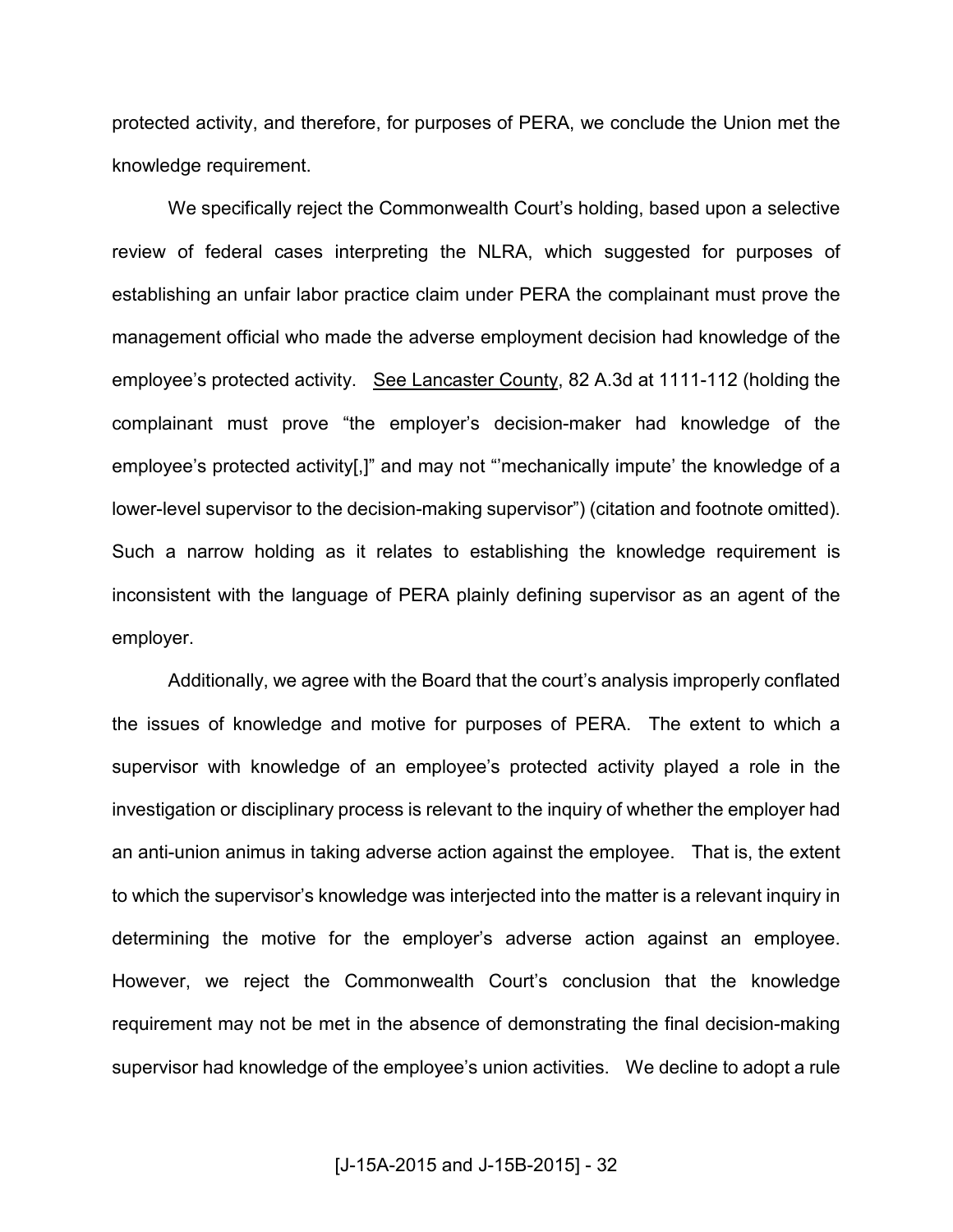that would permit a public employer to potentially distance itself from the knowledge of "low-level" supervisors who played a role in the investigation or disciplinary process by asserting the final decision-maker had no knowledge.

 Although the Board's interpretation of the statute is consistent with PERA, and thus should be given due deference, the Commonwealth Court effectively substituted, without justification, its own judgment by requiring proof that the public employer's "decision-maker," as opposed to a "low-level" supervisor, have knowledge of the employee's union activities. See Lancaster County, Pa. at 94 A.3d at 986. The Commonwealth Court's holding limiting the scope of PERA to those management officials who make the final employment decisions contravenes the plain language of PERA, and since there is no indication the Board's interpretation is clearly erroneous, it should be given controlling weight. See id.

 Turning to the third element, whether the termination of Mr. Medina and Mr. Epps was motivated by an unlawful motive or anti-union animus, the Board concluded that, based on the inferences drawn from its analysis of various interrelated factors, the Union sustained its burden of proving the County terminated Mr. Medina and Mr. Epps due to an anti-union animus, *i.e.*, but for the employees' protected activity, the County would not have terminated their employment. In making this determination, the Board reviewed the entire background of the case, including evaluating the credibility of the County's stated reasons for the employees' discharges, the timing of the discharges, the nature of the County's investigation, the treatment of Mr. Medina and Mr. Epps as compared to other employees, and the County's application of its progressive discipline policy.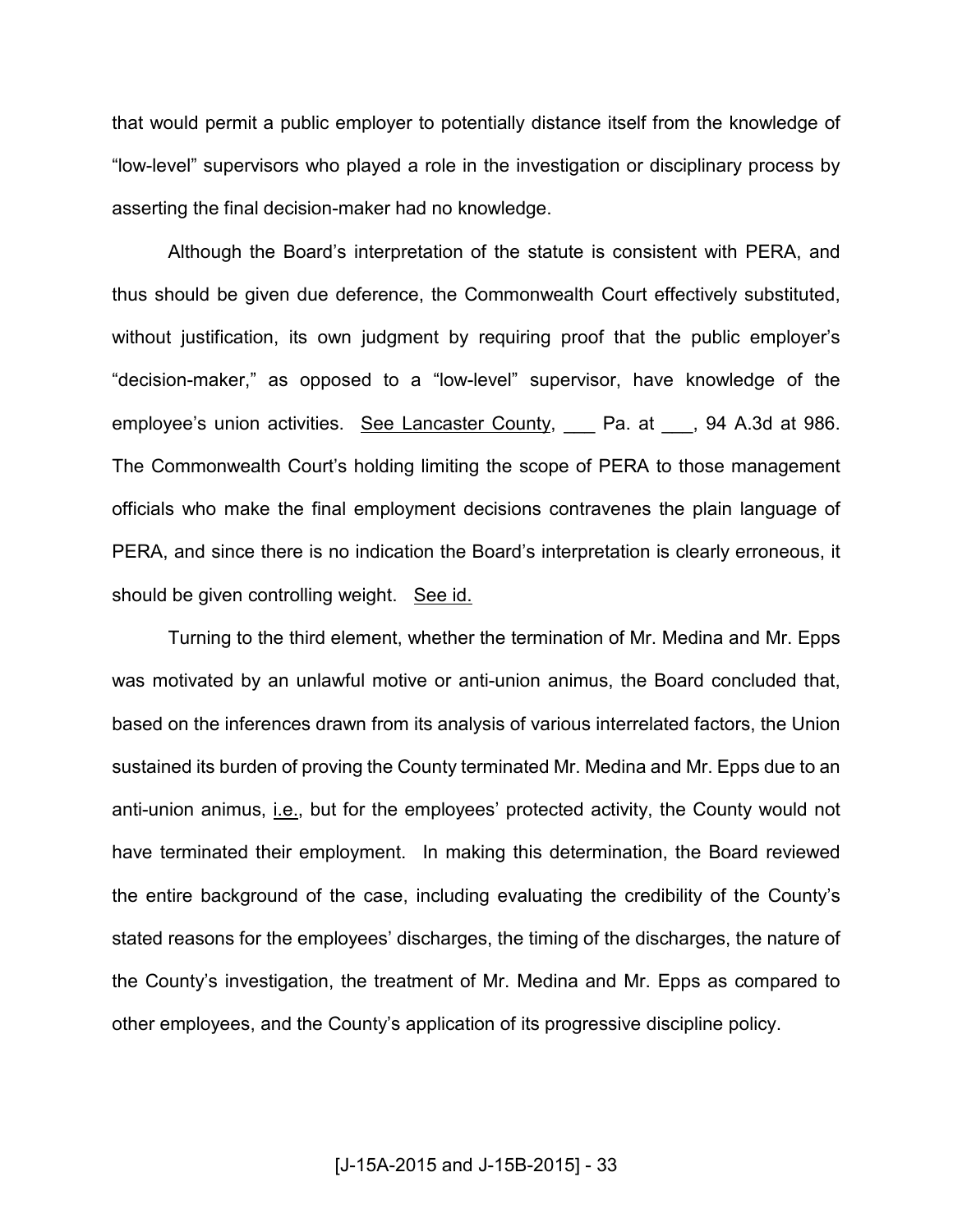Inasmuch as an employer's motive may not be easily discernible, it may be based on inferences drawn from the record. See St. Joseph's Hospital, 473 Pa. at 107, 373 A.2d at 1072. Moreover, the factors upon which the Board relied in making its decision are of the type which may be properly examined in determining the employer's motive for its adverse action against an employee. See St. Joseph's Hospital, supra (hospital's failure to follow its progressive discipline policy, resulting in the disparate treatment of two nurses engaged in union activities, supported an inference they were discharged because of their union activities); PLRB v. Sand's Restaurant Corp., 429 Pa. 479, 240 A.2d 801 (1968) (indicating the Board may examine the credibility of the employer's explanation for the discharge in determining whether the employer had an improper motive). Thus, we proceed to examine the factual findings made by the Board as to the factors, whether the factual findings are supported by substantial evidence of record, and whether its conclusions of law drawn from those facts are reasonable, and not capricious, arbitrary, or illegal. Borough of Ellwood City, 606 Pa. at 365, 998 A.2d at 594.

 Initially, the Board, as was within its province, examined the County's explanation for the discharges. See Sand's Restaurant Corp., 429 Pa. at 485-87, 240 A.2d at 804-05. Specifically, the Board noted the County's stated reason for terminating Mr. Medina and Mr. Epps was that they each took a small bag of snacks from a fellow employee's open mailbox. The Board further noted Mr. Fredericks testified he believed discharge on this basis was warranted since, as youth care workers, Mr. Medina and Mr. Epps were required to be "positive role models" for the juvenile residents. However, based upon the totality of the circumstances, the Board found the County's proffered reason to be incredible and, more specifically, concluded the reason was a mere pretext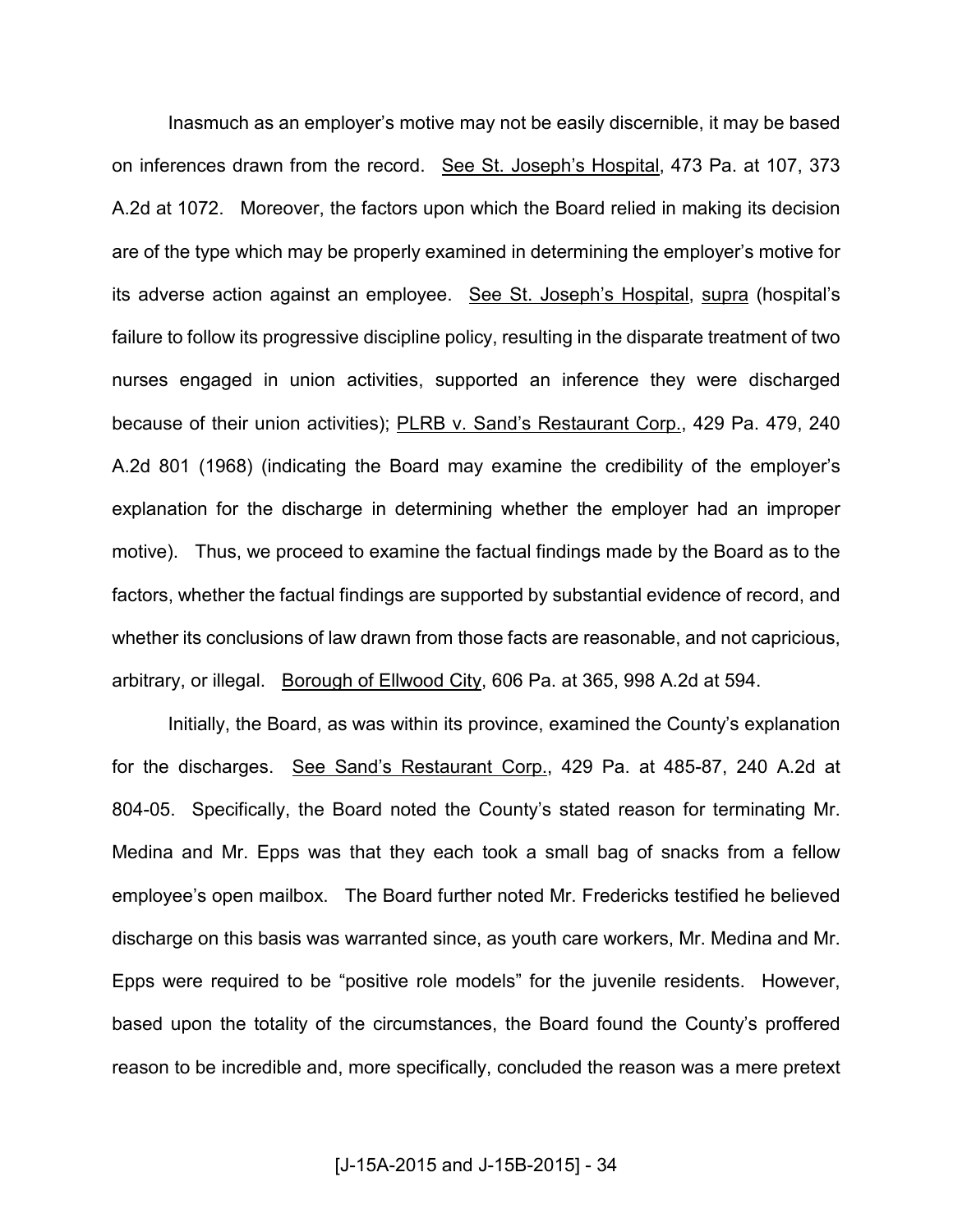designed to conceal the actual reason the County terminated Mr. Medina and Mr. Epps (i.e., because of their union activity).

 In this regard, the Board found that, particularly when considered in conjunction with other factors, the timing of the employees' termination in relation to the employees' union activities, as well as the Union's filing of a petition for representation, was suggestive of an anti-union animus. The Board noted the employees discussed their support for the Union with their respective supervisors in May of 2010, the Union filed its petition for representation on June 10, 2010, Ms. Sepulveda made her complaint to Ms. Delgado on June 20, 2010, and on June 23, 2010, the County terminated the employees. The Board's findings are supported by substantial evidence of record, and its conclusions drawn therefrom are reasonable. See Borough of Ellwood City, supra.

 We specifically reject the Commonwealth Court's characterization of the timing of the discharges in relation to the employees' union activity in this case as "merely coincidental" and a "weak factor as a matter of law[.]" Lancaster County, 82 A.3d at 1117. Rather, as the Board reasonably found, the timing of the discharges raised an inference of an anti-union animus, particularly when considered in light of the other evidence deemed to be credible by the Board. Cadman, 370 Pa. at 4, 87 A.2d at 644 (indicating the fact the employee was fired the day after he associated himself with the union suggested the employer had an improper motive, particularly when taken together with the employer's unconvincing explanation for the discharge and the supervisor's anti-union expressions).

 The Board next examined the nature of the County's instant investigation, in which Mr. Arnold and Mr. Delgado were directly involved, concluding it was not performed in a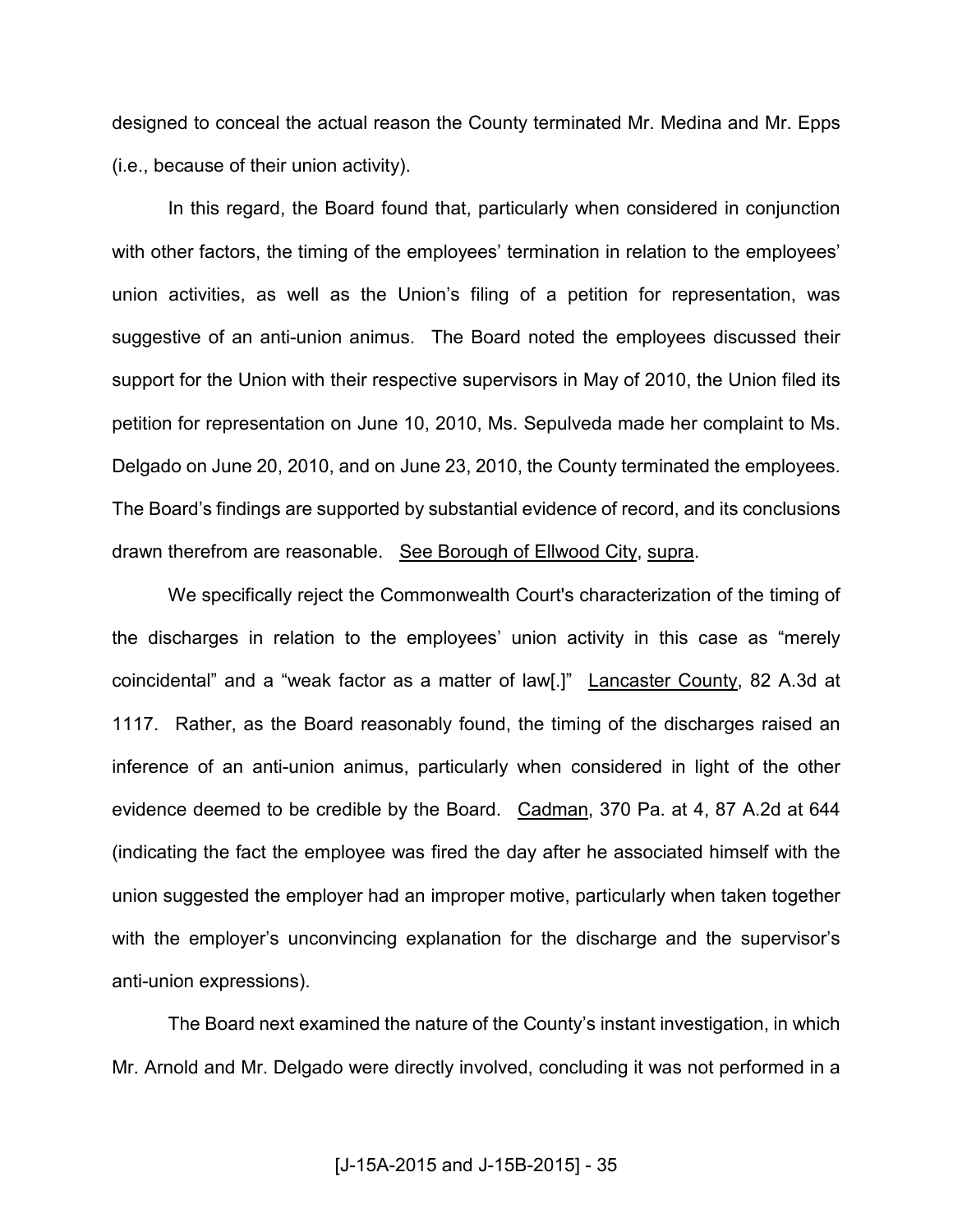neutral and objective manner, thus leading to an inference of an anti-union motive. To support this conclusion, the Board indicated that, despite the fact other employees had complained of items, including a cell phone, missing from their employee mailboxes, the County conducted no investigation and did not review the surveillance videotape. The Board found incredible Mr. Fredericks' testimony that the other alleged thefts were not investigated because no employee had filed a written incident report. In this vein, the Board noted the supervisors in this case reviewed the surveillance videotape prior to receiving a written incident report from Ms. Sepulveda, and after observing Mr. Medina and Mr. Epps removing the snacks, Mr. Fredericks directed Ms. Sepulveda to write an incident report. The weighing of testimony and making of credibility determinations is within the province of the Board. American Federation of State, County, and Municipal Employees v. PLRB, \_\_\_ A.3d \_\_\_, 2015 WL 1332591 (Pa. 2015).

 Moreover, the Board found that, despite the fact Ms. Sepulveda complained to Ms. Delgado that snacks had been taken from her mailbox for the past weeks or even months, the supervisors, including Mr. Arnold who undisputedly had knowledge of Mr. Medina's union activity, limited the review of the surveillance videotape to two days only, ceasing the review once the union supporters, Mr. Medina and Mr. Epps, were observed removing the snacks. Additionally, the Board noted that, despite the fact Ms. Sepulveda filed a second incident report indicating she had no objection to Mr. Medina taking snacks from her mailbox, the County did not consider or speak to Ms. Sepulveda about the second report.

 Also, the Board found credible, and suggested the County did not adequately consider: (1) Mr. Medina's statement that, while he removed a snack size bag of chips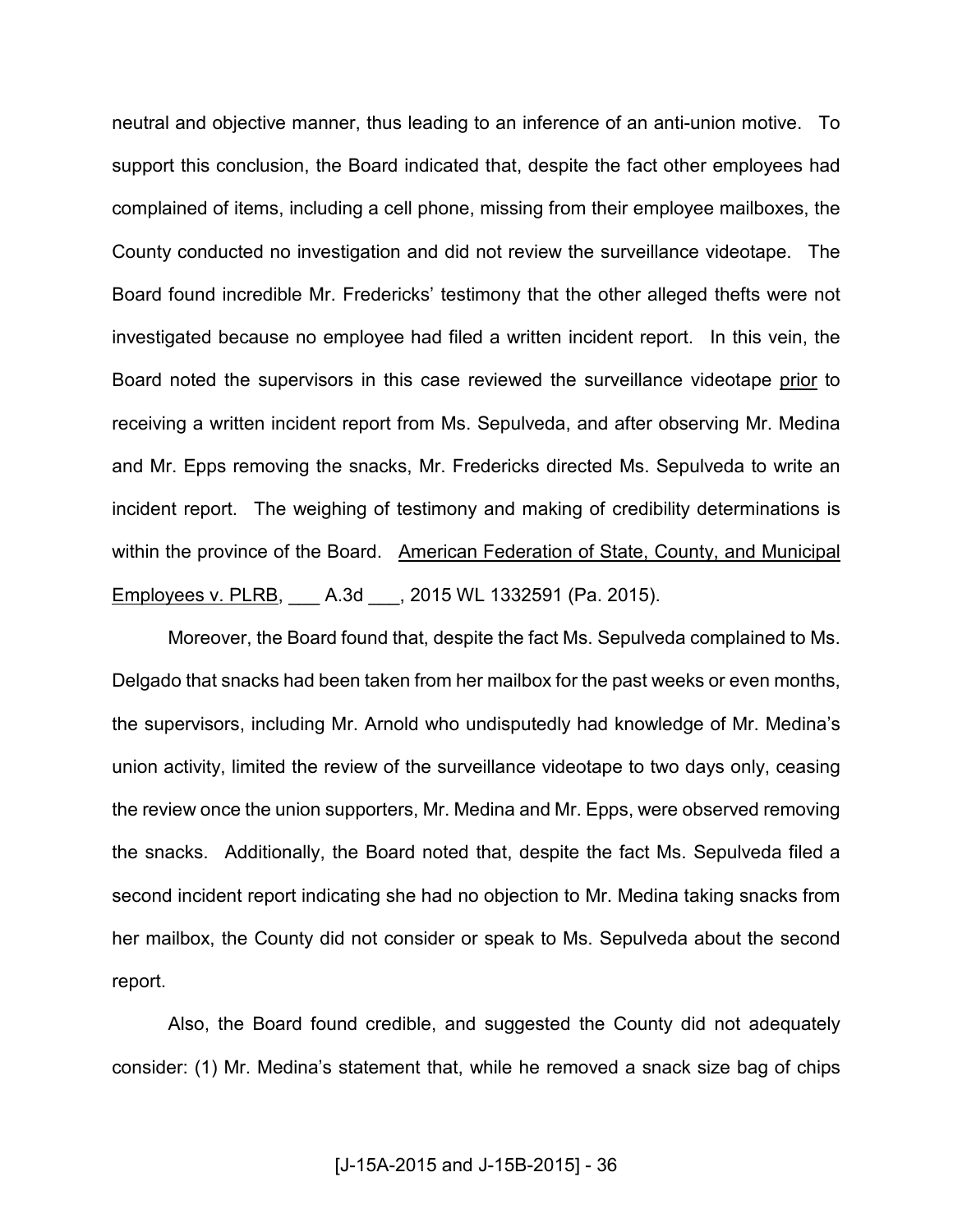from Ms. Sepulveda's mailbox on June 16, he did so with the understanding Ms. Sepulveda had previously given him permission to take such items from her mailbox or (2) Mr. Epps' statement that, when he took the snack at issue, he believed he was taking it from the mailbox of Leroy Kirkland, who he believed had given him permission to take such snacks. While Mr. Kirkland provided a written report indicating he had given permission to only Boddy and "Eva" to take items from his mailbox, Mr. Kirkland submitted the report only after being contacted by Mr. Delgado, who undisputedly had knowledge of Mr. Epps' union activity.

 The Board properly exercised its discretion in making credibility determinations, its findings are supported by substantial evidence of record, and its conclusions drawn therefrom are reasonable. See Borough of Ellwood City, supra. We agree with the Board's suggestion that, based on the nature of the County's investigation, an inference may be drawn that the County "seized upon" and/or overreacted to its observation of Mr. Medina's and Mr. Epps' removal of snacks from Ms. Sepulveda's open mailbox.

 The Commonwealth Court opined the County's investigation was not evidence of pretext or an unlawful motive; but rather, proved only "suspicion and conjecture" and "d[id] not possess the qualities and characteristics necessary to constitute affirmative, substantial evidence of pretext." Lancaster County, 82 A.3d at 1116. In this vein, the court suggested the County had discretion to determine which cases of theft it would investigate and the fact the Union may have conducted the investigation differently does not constitute substantial proof of an anti-union bias. Id.

 To the extent the Commonwealth Court's analysis suggests the manner in which an employer investigates allegations of an employee's misconduct may not be affirmative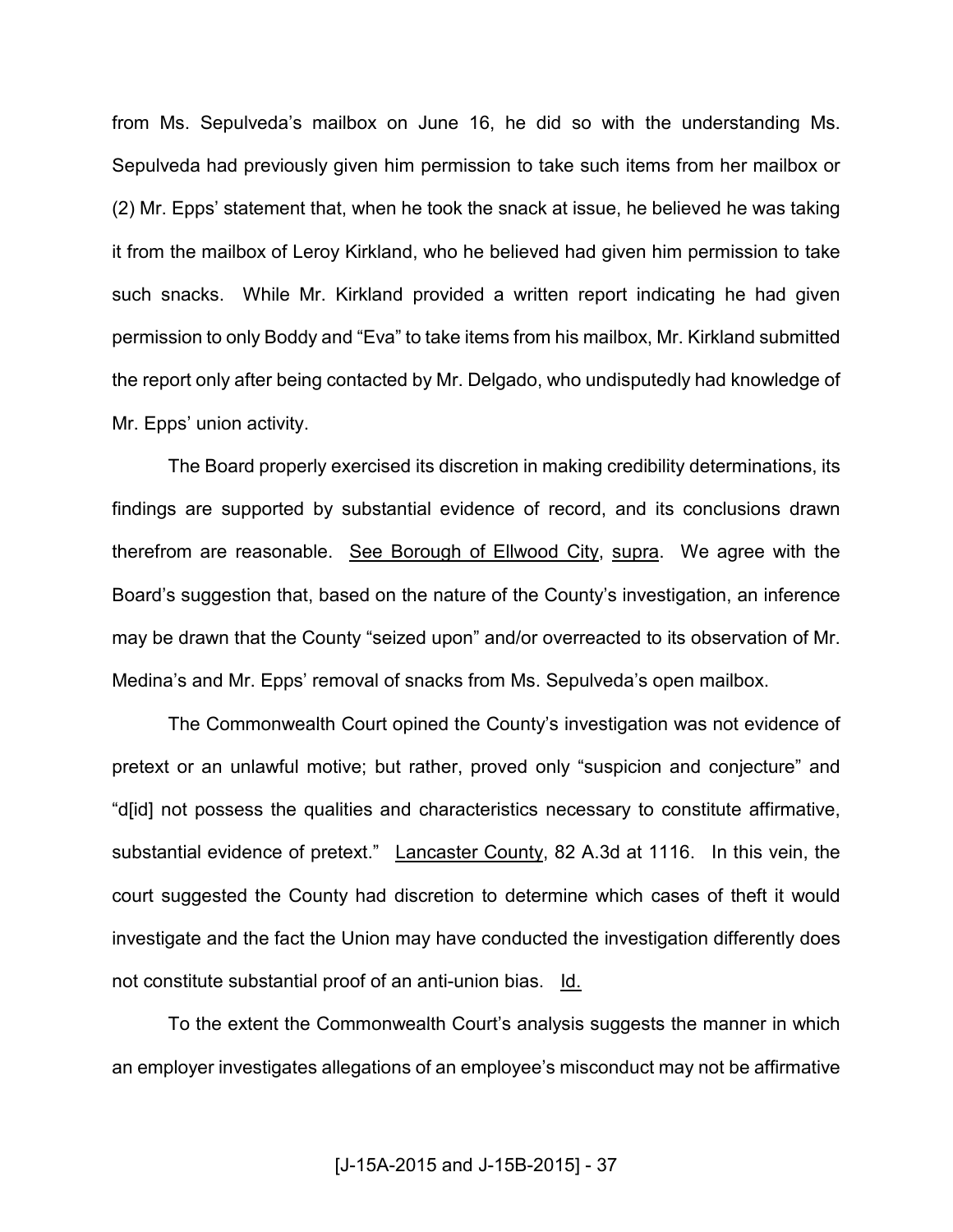evidence of an anti-union animus, we reject it. We hold the manner in which an employer conducts its investigation may properly lend insight into its motivations for so doing, particularly where, as here, at least two supervisors involved in the investigation, Mr. Arnold and Mr. Delgado, had knowledge of the subject employees' union activity. As the Board correctly concluded, in determining whether an employer had an anti-union motive in taking adverse action against an employee, the totality of the circumstances, and the inferences drawn therefrom, may be examined in determining the employer's motivation, particularly since an employer will seldom inform an employee that he or she was discharged because of union activity. See Sand's Restaurant Corp., supra (where the employer did not tell the employee he was fired because of union activity, the Board must examine the circumstances to infer whether the discharge was designed to curtail union activity).

Additionally, the Commonwealth Court held:

[T]o the extent that the [Board] implies impropriety on the part of the County, its underlying rationale is based on the presupposition that the County investigated [Ms.] Sepulveda's complaint solely because it knew beforehand that [Mr.] Medina and [Mr.] Epps took the snacks and were "out to get them" because they were supporters of the Union. Such an inference has no support in the record and is unsustainable.

### Id.

 It is immaterial that the Commonwealth Court might have reached a different conclusion from an independent examination of the record. See Cadman, 370 Pa. at 5, 87 A.2d at 644. Moreover, the court's analysis misrepresents the Board's rationale and factual findings. The Board's analysis, based on its factual findings and inferences, does not, as held by the Commonwealth Court, presuppose the County investigated the complaints because it already knew Mr. Medina and Mr. Epps took the snacks; but rather,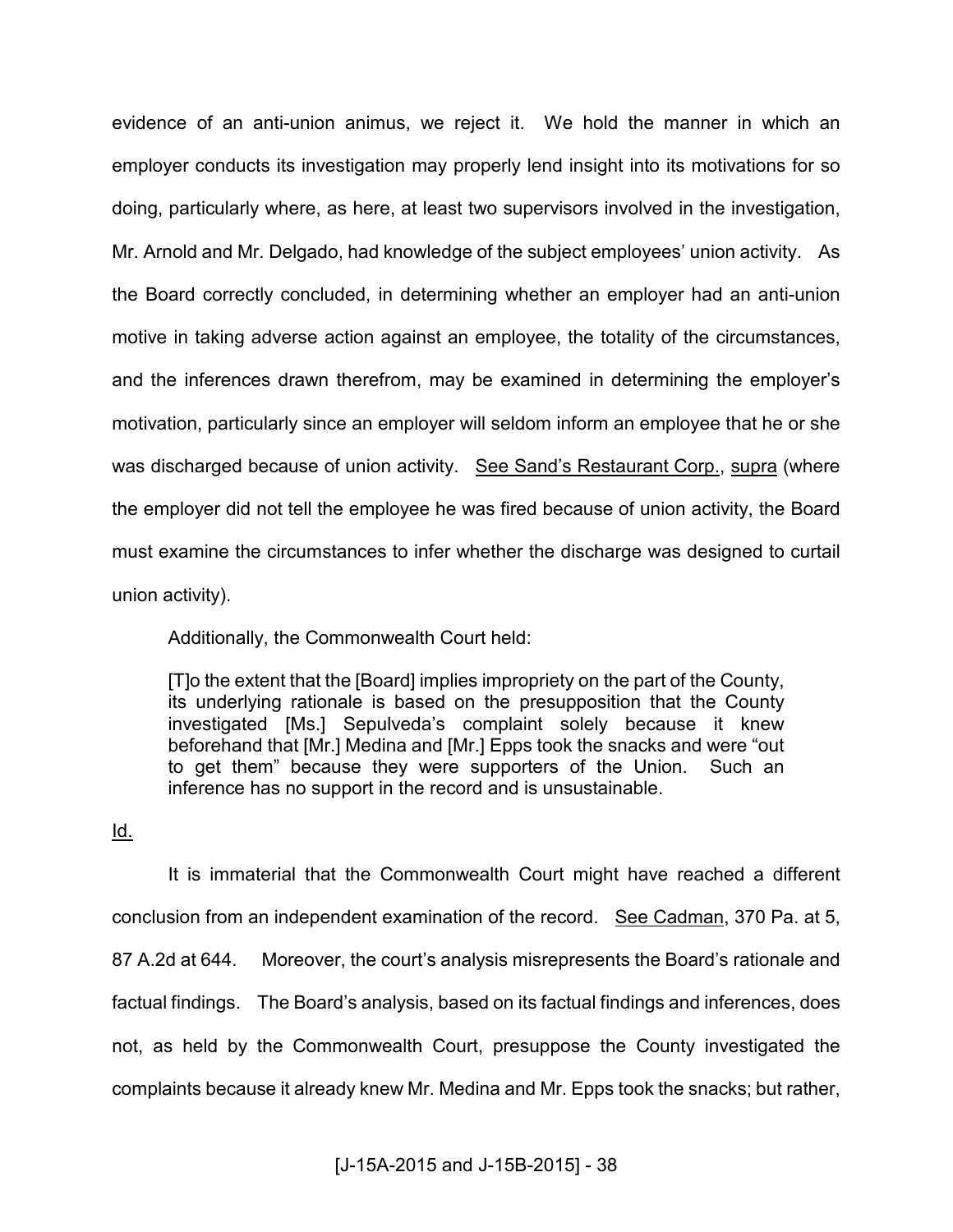the Board's analysis is based on the factual premise that, after reviewing surveillance videotape from just two days, and observing union supporters (Mr. Medina and Mr. Epps) removing snacks from the mailbox, the County ceased its investigation, despite the fact Ms. Sepulveda's complaints related to a much longer time period. In light of the fact-laden nature of this inquiry, we conclude the Commonwealth Court erred in failing to give substantial deference to the Board's reasonable conclusions. Lancaster County, \_\_\_ Pa. at \_\_\_, 94 A.3d at 989.

 In examining the employer's motive for the terminations, the Board also analyzed whether the County disparately treated Mr. Medina and Mr. Epps, as well as whether the County adhered to its progressive discipline policy. In this regard, the Board noted the County's policy provided for progressive discipline from a verbal warning with six steps leading to termination. The Board found the County did not dispute it failed to follow the progressive discipline policy; however, the County offered an explanation for failing to do so. Namely, the County indicated it relied on a provision in the personnel policy permitting immediate termination of an employee in cases "so severe as to render warning or progressive discipline futile." Union Exhibit 8 at 2.

 However, the Board rejected the County's explanation, concluding the taking of small bags of snacks from a co-worker is not so severe as to render warning or progressive discipline futile. In this vein, the Board noted one of the supervisor's involved in the investigation, Ms. Delgado, opined in an email that, while the taking of snacks was "unprofessional," she did not know if there was anything the employer could do about it. Also, the Board noted other infractions, including Mr. Medina's own prior offense, which occurred before his union activity, of leaving a juvenile unattended, were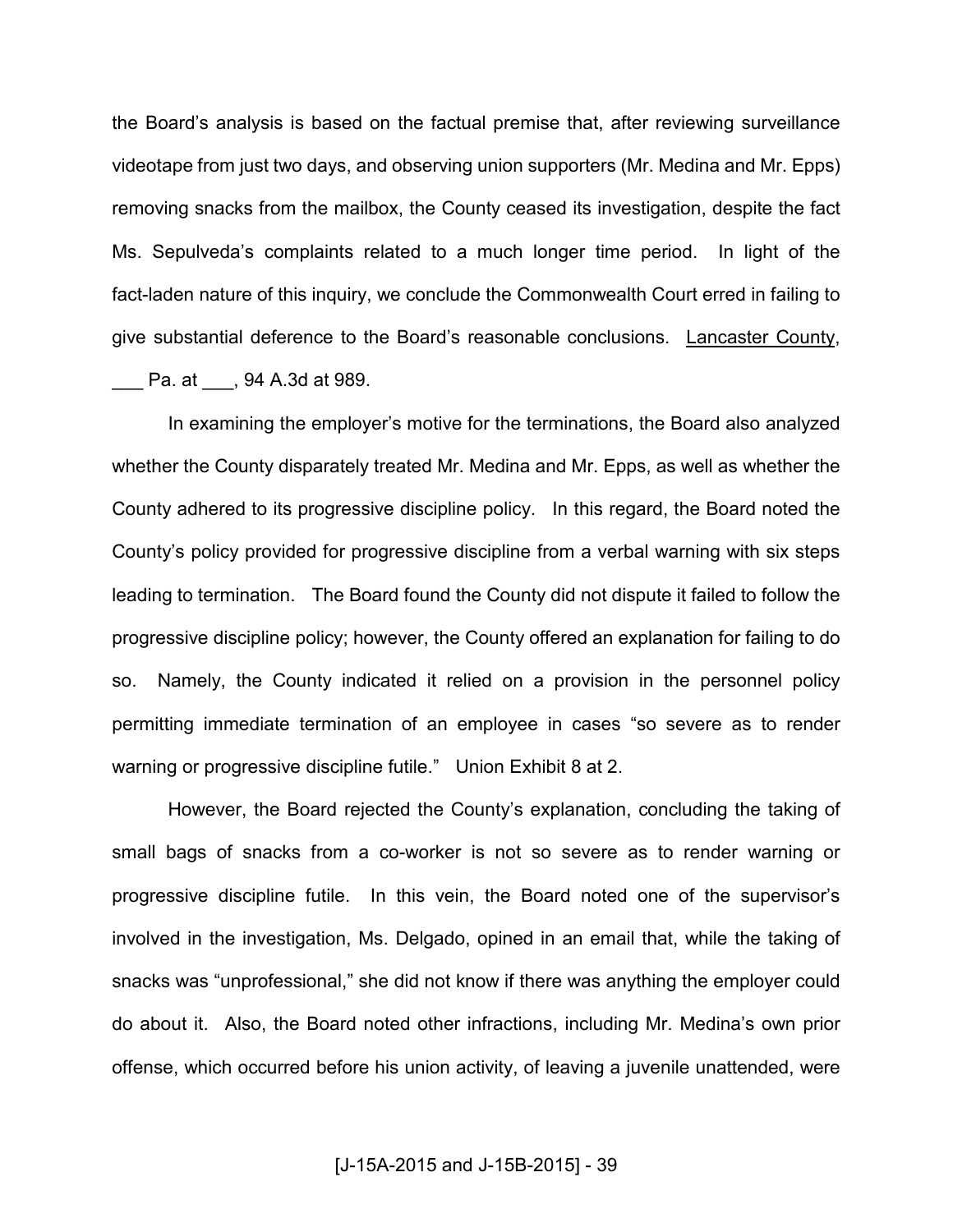more serious for which the County issued a written reprimand only. The Board concluded the employees' behavior at issue here was of the type that should have been subject to the employer's standard progressive discipline policy, and thus, the County's failure to follow the policy was a further indicator of the County's anti-union animus. We conclude the Board's factual findings are supported by substantial evidence, its reasoning is sound, and given the Board's expertise in the field, the Commonwealth Court erred in failing to defer thereto. Lancaster County, Pa. at Super 94 A.3d at 989.

We specifically reject the Commonwealth Court's conclusion that, since "there is no evidence other employees engaged in similar conduct and received a lesser sanction," there is, in turn, no evidence supporting a finding of disparate treatment or of the County's failure to follow its progressive discipline policy. Lancaster County, 82 A.3d at 1117. The court's narrow reasoning did not apply the proper level of deference to the Board's findings of fact and credibility determinations pertaining to this issue. In particular, the Commonwealth Court's conclusion fails to recognize the Board's findings that the reason the County did not identify other employees engaged in similar conduct is because the County disparately failed to investigate other allegations and/or improperly limited the current investigation.

Applying the appropriate standard of review, and labor law applicable to the case sub judice, we conclude the Board appropriately examined the totality of the circumstances surrounding the discharges and properly determined the Union met its burden of proving the County had an improper motive, thus terminating Mr. Medina and Mr. Epps due to their protected activities. Accordingly, and having found the Board did not err with regard to its analysis of the other two elements, we conclude the Board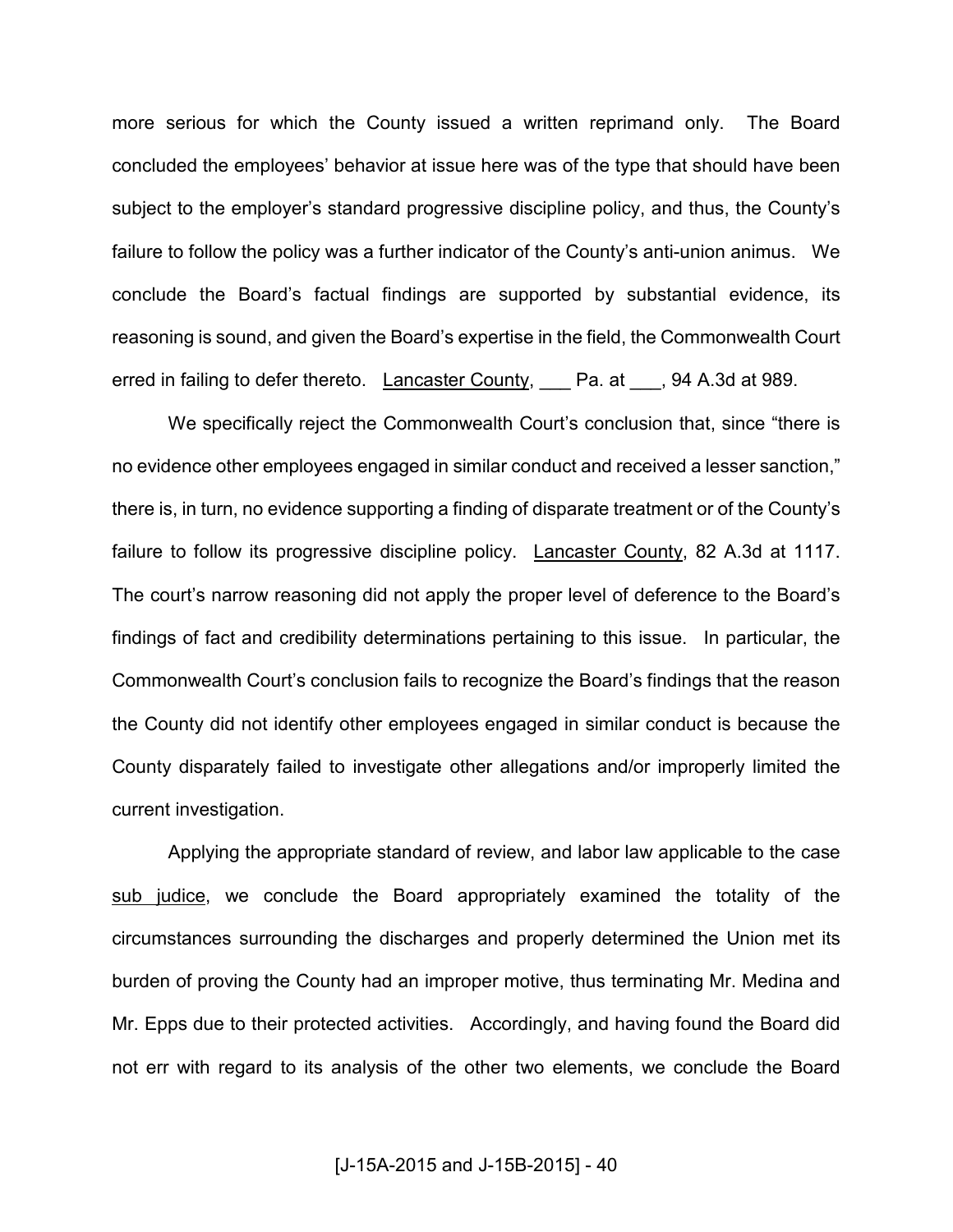properly found the County violated Section 1201(a)(3) when it terminated the employment of Mr. Medina and Mr. Epps. The Commonwealth Court's holding to the contrary cannot be sustained.

Finally, we note the Board and Union contend the Commonwealth Court erred in holding that "[b]ecause the [Board's] conclusion that the County violated section 1201(a)(1) was completely predicated on the section 1201(a)(3) violation, we likewise reverse the [Board's] decision upholding the section 1201(a)(1) violation." Lancaster County, 82 A.3d at 1118 (footnote omitted). The parties posit that, after finding no violation of Section 1201(a)(3), the Commonwealth Court should have remanded this matter to the Board to determine whether the record supported an independent violation of Section 1201(a)(1).

We find it unnecessary to order a remand as to this issue. Inasmuch as there is no dispute that a violation of Section 1201(a)(3) is a derivate violation of Section 1201(a)(1), and we have reversed today the Commonwealth Court's holding that the Board erred in finding a Section 1201(a)(3) violation, we likewise reverse the Commonwealth Court's holding as it relates to Section 1201(a)(1). See Mars Area School District, 480 Pa. at 301-02, 389 A.2d at 1076 (indicating all other unfair labor practices are species of the generic unfair labor practice defined in Section 1201(a)(1)).

#### **IV. Conclusion**

 For all of the aforementioned reasons, the decision of the Commonwealth Court is reversed, and this matter is remanded to the Commonwealth Court for consideration of those issues raised by the parties on appeal but not previously addressed by the court. Jurisdiction is relinquished.